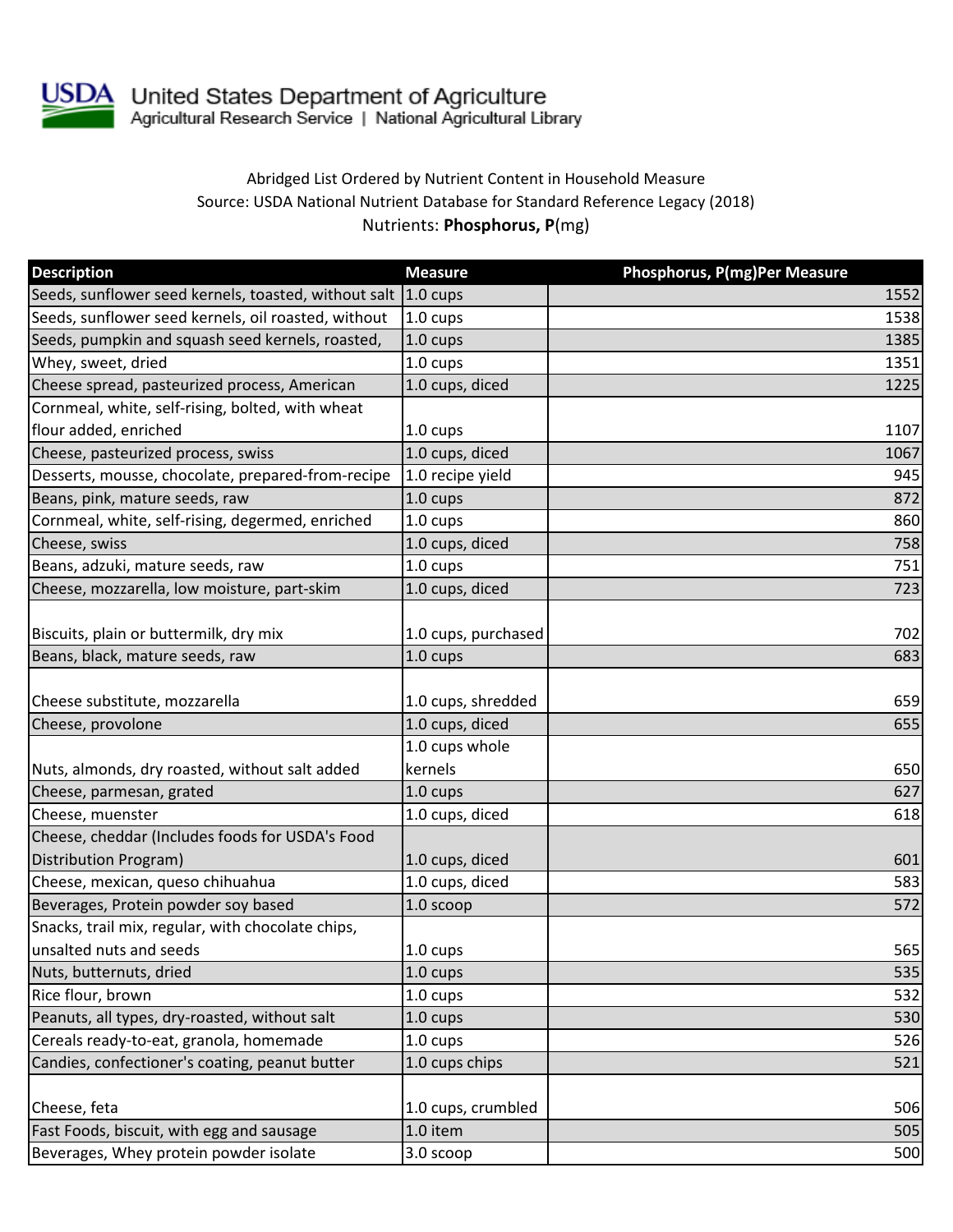| Soybeans, green, raw                                                 | 1.0 cups               | 497 |
|----------------------------------------------------------------------|------------------------|-----|
| Cheese food, pasteurized process, American,                          | 1.0 cups               | 495 |
| Beverages, UNILEVER, SLIMFAST, meal replacement,                     |                        |     |
| regular, ready-to-drink, 3-2-1 Plan                                  | 1.0 bottle             | 475 |
| Oat flour, partially debranned                                       | 1.0 cups               | 470 |
| Peanuts, valencia, oil-roasted, without salt                         | 1.0 cups               | 459 |
| Pork, cured, ham with natural juices, spiral slice,                  |                        |     |
| boneless, separable lean and fat, heated, roasted                    | 1.0 slice              | 447 |
| DIGIORNO Pizza, cheese topping, rising crust, frozen,                |                        |     |
| baked                                                                | 1.0 slice $1/4$ of pie | 441 |
| Barley flour or meal                                                 | 1.0 cups               | 438 |
|                                                                      |                        |     |
| Cheese, mozzarella, whole milk                                       | 1.0 cups, shredded     | 396 |
| Fish, flatfish (flounder and sole species), cooked, dry              | 1.0 fillet             | 392 |
| Milk, sheep, fluid                                                   | $1.0 \text{ cups}$     | 387 |
| Pork, fresh, leg (ham), whole, separable lean only,                  | 1.0 cups, diced        | 379 |
| Corn grain, white                                                    | 1.0 cups               | 349 |
| Fast foods, croissant, with egg, cheese, and ham                     | 1.0 item               | 343 |
| Fish, bluefish, raw                                                  | 1.0 fillet             | 340 |
| Fish, bluefish, cooked, dry heat                                     | 1.0 fillet             | 340 |
| Sorghum flour, whole-grain                                           | 1.0 cups               | 336 |
| Nuts, hazelnuts or filberts                                          | 1.0 cups, chopped      | 334 |
| Pork, fresh, enhanced, loin, tenderloin, separable                   | 4.0 oz                 | 328 |
| Fish, cod, Pacific, raw (may have been previously                    | 1.0 fillet             | 326 |
| Pork, fresh, loin, tenderloin, separable lean and fat,               |                        |     |
| with added solution, raw                                             | 4.0 oz                 | 323 |
| Fish, salmon, pink, canned, drained solids                           | 3.0 oz                 | 322 |
| Pasta, whole-wheat, dry (Includes foods for USDA's                   |                        |     |
| <b>Food Distribution Program)</b>                                    | 1.0 cups spaghetti     | 312 |
| Fish, salmon, chum, cooked, dry heat                                 | 3.0 oz                 | 309 |
| Teff, cooked                                                         | 1.0 cups               | 302 |
| Mollusks, mussel, blue, raw                                          | 1.0 cups               | 296 |
| Cornmeal, whole-grain, white                                         | 1.0 cups               | 294 |
| Fish, yellowtail, mixed species, cooked, dry heat                    | 0.5 fillet             | 293 |
| Milk, dry, nonfat, regular, without added vitamin A                  | $0.25$ cups            | 290 |
| Milk, dry, nonfat, calcium reduced                                   | 1.0 <sub>oz</sub>      | 287 |
| Pork, fresh, shoulder, whole, separable lean and fat,                |                        |     |
| cooked, roasted                                                      | 1.0 cups, diced        | 286 |
| Soybeans, green, cooked, boiled, drained, without                    | 1.0 cups               | 284 |
| Beans, black turtle, mature seeds, cooked, boiled,                   | 1.0 cups               | 281 |
| Milk, buttermilk, dried                                              | $0.25$ cups            | 280 |
| Fish, salmon, pink, canned, without salt, solids with                | 3.0 oz                 | 280 |
|                                                                      | 1.0 steak (yield       |     |
| Game meat, deer, top round, separable lean only, 1" from 134.9 g raw |                        |     |
| steak, cooked, broiled                                               | meat)                  | 277 |
| Eggnog                                                               | 1.0 cups               | 277 |
| Pork, fresh, loin, blade (chops or roasts), boneless,                |                        |     |
| separable lean only, raw                                             | 4.0 oz                 | 276 |
|                                                                      |                        |     |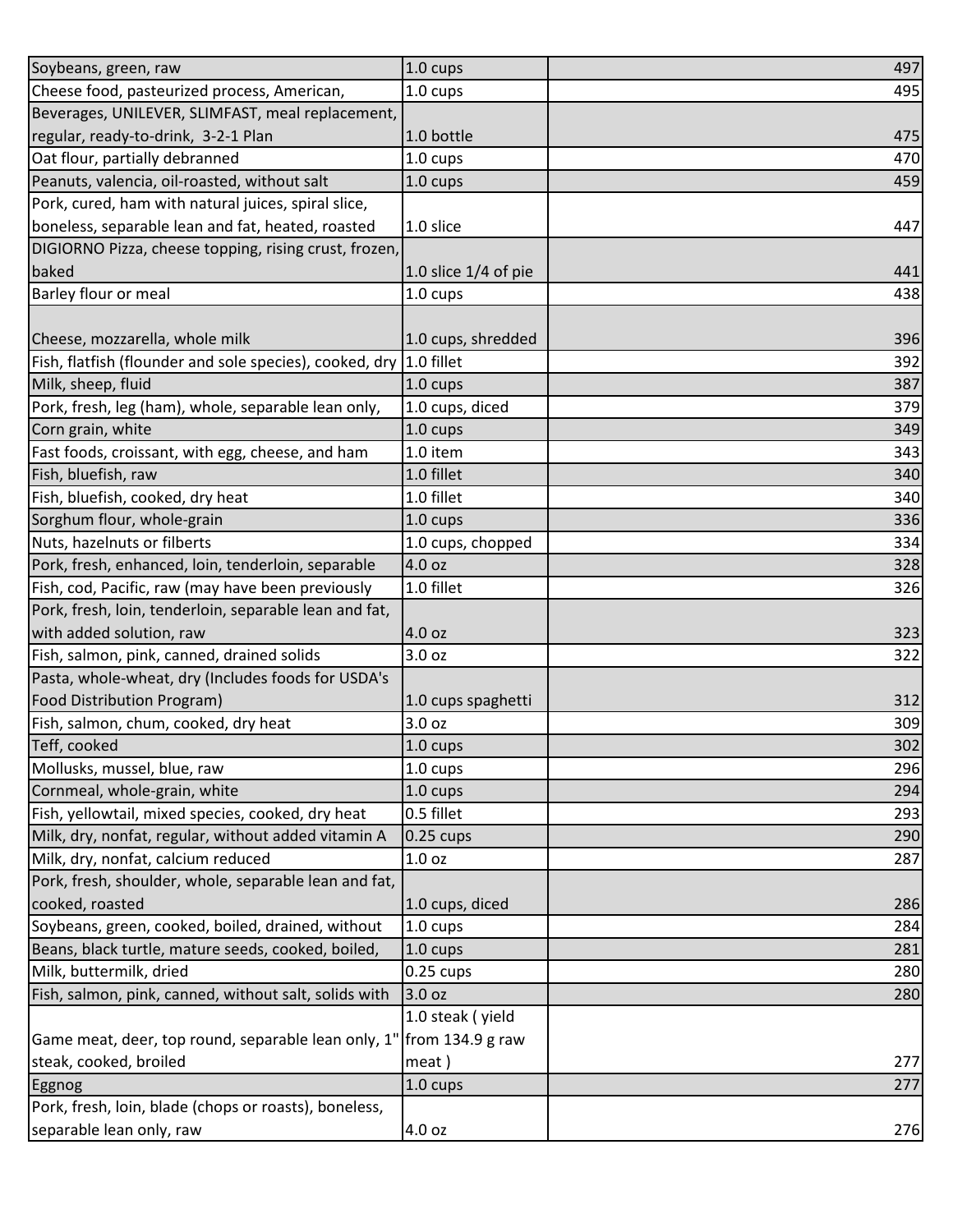| Milk, reduced fat, fluid, 2% milkfat, protein fortified, |                      |     |
|----------------------------------------------------------|----------------------|-----|
| with added vitamin A and vitamin D                       | 1.0 cups             | 276 |
| Milk, nonfat, fluid, protein fortified, with added       |                      |     |
| vitamin A and vitamin D (fat free and skim)              | 1.0 cups             | 276 |
| Cheese, cottage, nonfat, uncreamed, dry, large or        | 1.0 cups (not        |     |
| small curd                                               | packed)              | 276 |
|                                                          | 1.0 cups chopped     |     |
| Chicken, gizzard, all classes, cooked, simmered          | or dice              | 274 |
| Beans, baked, canned, with pork                          | 1.0 cups             | 273 |
| Milk, lowfat, fluid, 1% milkfat, protein fortified, with |                      |     |
| added vitamin A and vitamin D                            | $1.0 \text{ cups}$   | 273 |
| Fish, seatrout, mixed species, cooked, dry heat          | 3.0 oz               | 273 |
| Biscuits, plain or buttermilk, refrigerated dough,       | 1.0 biscuit          | 273 |
| Salami, pork, beef, less sodium                          | 3.0 oz               | 272 |
| Turkey, all classes, back, meat and skin, cooked,        | 1.0 cups, chopped    |     |
| roasted                                                  | or diced             | 265 |
| Corn flour, yellow, masa, enriched                       | 1.0 cups             | 263 |
| Pork, fresh, loin, blade (chops or roasts), boneless,    |                      |     |
| separable lean and fat only, raw                         | 4.0 oz               | 263 |
| Beef, ribeye petite roast/filet, boneless, separable     |                      |     |
| lean only, trimmed to 0" fat, select, raw                | 4.0 oz               | 263 |
| Chicken, broilers or fryers, dark meat, meat only,       | 1.0 cups             | 262 |
| Beef, round, top round steak, boneless, separable        |                      |     |
| lean and fat, trimmed to 0" fat, all grades, cooked,     | 3.0 oz               | 259 |
| Beef, round, top round steak, boneless, separable        |                      |     |
| lean and fat, trimmed to 0" fat, choice, cooked,         | 3.0 oz               | 259 |
| Beans, black turtle, mature seeds, canned                | 1.0 cups             | 259 |
| Pancakes, buckwheat, dry mix, incomplete                 | 1.0 <sub>oz</sub>    | 259 |
| Fish, swordfish, cooked, dry heat                        | 3.0 oz               | 258 |
| Milk, chocolate, fluid, commercial, reduced fat, with    |                      |     |
| added vitamin A and vitamin D                            | 1.0 cups             | 255 |
| Fish, salmon, coho, wild, cooked, moist heat             | 3.0 oz               | 253 |
| Milk, chocolate, fluid, commercial, whole, with          |                      |     |
| added vitamin A and vitamin D                            | 1.0 cups             | 252 |
| Fast foods, english muffin, with egg, cheese, and        | 1.0 sandwich         | 252 |
|                                                          |                      |     |
| Yogurt, plain, low fat                                   | 1.0 container (6 oz) | 245 |
| Fish, tuna, skipjack, fresh, cooked, dry heat            | 3.0 oz               | 242 |
| Pork, fresh, loin, blade (chops), boneless, separable    |                      |     |
| lean only, boneless, cooked, broiled                     | 3.0 oz               | 241 |
| Pork, fresh, loin, country-style ribs, separable lean    |                      |     |
| only, bone-in, cooked, broiled                           | 3.0 oz               | 241 |
| Fish, pike, northern, cooked, dry heat                   | 3.0 oz               | 240 |
| Beef, top loin petite roast/filet, boneless, separable   |                      |     |
| lean and fat, trimmed to 1/8" fat, all grades, raw       | 4.0 oz               | 240 |
| Beef, brisket, flat half, boneless, separable lean and   |                      |     |
| fat, trimmed to 0" fat, choice, raw                      | 4.0 oz               | 240 |
| Tofu, raw, firm, prepared with calcium sulfate           | $0.5 \text{ cups}$   | 239 |
| Fast foods, biscuit, with egg and bacon                  | 1.0 biscuit          | 238 |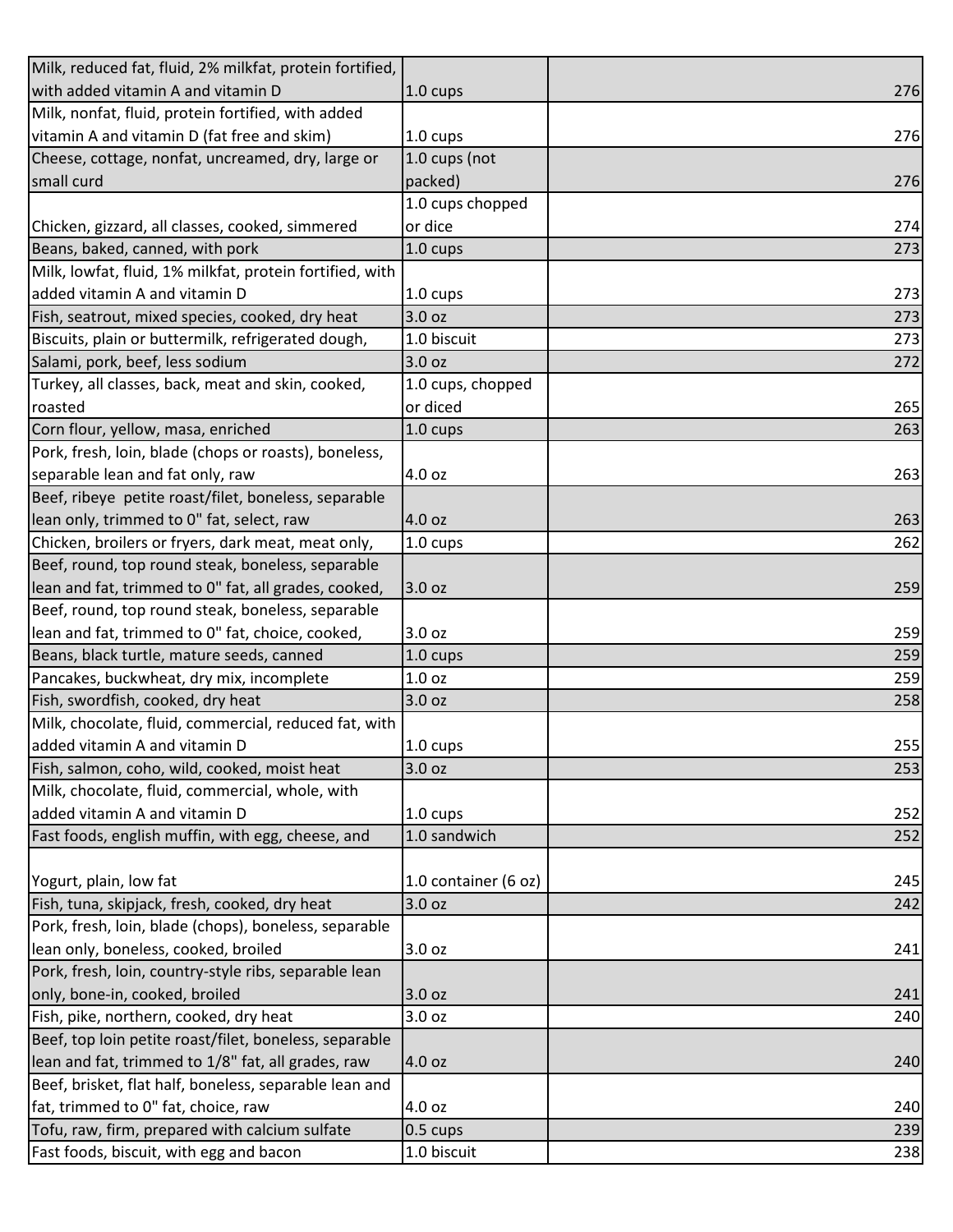| Pork, fresh, shoulder, (Boston butt), blade (steaks),      |                         |     |
|------------------------------------------------------------|-------------------------|-----|
| separable lean and fat, with added solution, raw           | 4.0 oz                  | 238 |
| Beef, ribeye cap steak, boneless, separable lean           |                         |     |
| only, trimmed to 0" fat, choice, raw                       | 4.0 oz                  | 237 |
| Fast foods, croissant, with egg, cheese, and sausage       | 1.0 sandwich            | 236 |
| Fish, burbot, cooked, dry heat                             | 1.0 fillet              | 230 |
| Beef, loin, top sirloin petite roast, boneless,            |                         |     |
| separable lean only, trimmed to 0" fat, select,            | 3.0 oz                  | 228 |
| Pork, fresh, loin, blade (roasts), boneless, separable     |                         |     |
| lean and fat, cooked, roasted                              | 3.0 oz                  | 228 |
| Turkey, drumstick, from whole bird, meat only, raw         | 4.0 oz                  | 227 |
| Fish, tuna, white, canned in oil, drained solids           | 3.0 oz                  | 227 |
| Pork, cured, ham, rump, bone-in, separable lean            | 3.0 <sub>oz</sub>       | 227 |
| Milk, producer, fluid, 3.7% milkfat                        | 1.0 cups                | 227 |
| Cheese, ricotta, part skim milk                            | 0.5 cups                | 227 |
| Game meat, elk, round, separable lean only, cooked,        |                         |     |
| broiled                                                    | 1.0 serving $(3 oz)$    | 226 |
|                                                            |                         |     |
| Yogurt, fruit, low fat, 11g protein/8 oz                   | 1.0 container (6 oz)    | 226 |
| Pork, fresh, loin, country-style ribs, separable lean      |                         |     |
| and fat, bone-in, cooked, broiled                          | 3.0 <sub>oz</sub>       | 225 |
| Pork, fresh, leg (ham), whole, separable lean and          | 4.0 oz                  | 225 |
| Turkey, ground, fat free, patties, broiled                 | 3.0 oz                  | 224 |
| Beef, shank crosscuts, separable lean only, trimmed        |                         |     |
| to 1/4" fat, choice, cooked, simmered                      | 3.0 oz                  | 224 |
|                                                            | 3.0 oz grilled          |     |
| Pork, ground, 96% lean / 4% fat, cooked, crumbles          | patties                 | 222 |
| Fish, cod, Atlantic, canned, solids and liquid             | 3.0 oz                  | 221 |
| Lima beans, immature seeds, cooked, boiled,                | 1.0 cups                | 221 |
| Beef, flank, steak, separable lean and fat, trimmed        |                         |     |
| to 0" fat, all grades, raw                                 | 4.0 oz                  | 220 |
| Turkey, ground, 93% lean, 7% fat, pan-broiled              | 3.0 <sub>oz</sub>       | 220 |
| Fish, lingcod, cooked, dry heat                            | 3.0 oz                  | 219 |
| Pork, cured, ham, shank, bone-in, separable lean           | 3.0 oz                  | 219 |
| Game meat, bison, top round, separable lean only,          |                         |     |
| 1" steak, cooked, broiled                                  | $1.0$ serving ( $3$ oz) | 218 |
| Pie Crust, Cookie-type, Chocolate, Ready Crust             | 1.0 crust               | 218 |
| Turkey from whole, light meat, meat only, with             |                         |     |
| added solution, cooked, roasted                            | 3.0 oz                  | 217 |
| Game meat, bison, top sirloin, separable lean only,        |                         |     |
| 1" steak, cooked, broiled                                  | 1.0 serving $(3 oz)$    | 215 |
| Pork, ground, 96% lean / 4% fat, raw                       | 4.0 oz                  | 215 |
| Seeds, sesame flour, low-fat                               | 1.0 <sub>oz</sub>       | 215 |
| Beef, loin, top loin, separable lean and fat, trimmed      |                         |     |
| to 1/8" fat, select, raw                                   | 4.0 oz                  | 214 |
| Beef, chuck eye roast, boneless, America's Beef            |                         |     |
| Roast, separable lean and fat, trimmed to 0" fat, all      | 4.0 oz                  | 214 |
| Pork, cured, ham, rump, bone-in, separable lean and 3.0 oz |                         | 213 |
| Rice, white, long-grain, regular, raw, unenriched          | 1.0 cups                | 213 |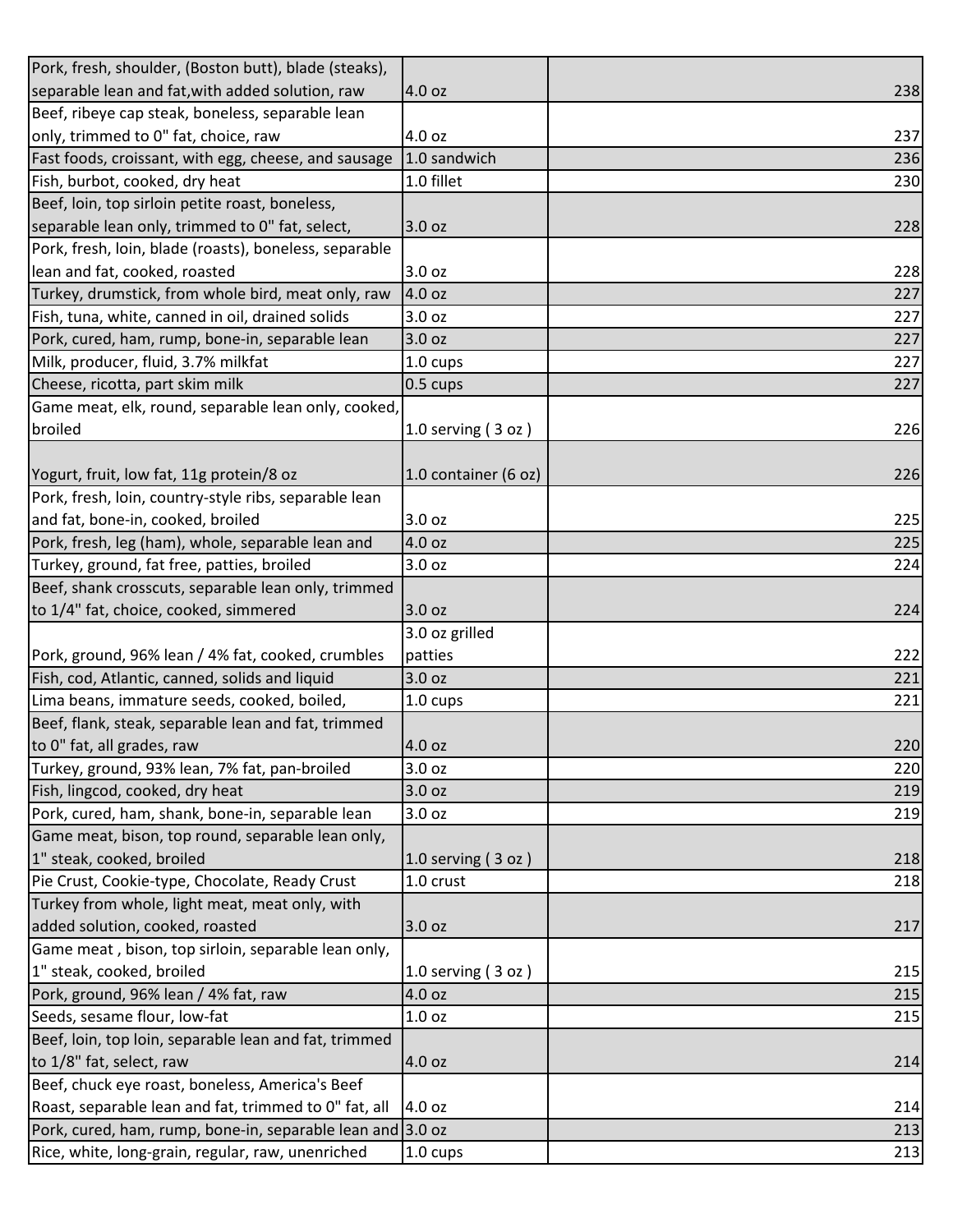| Beef, short loin, porterhouse steak, separable lean                      |                        |     |
|--------------------------------------------------------------------------|------------------------|-----|
| and fat, trimmed to 1/8" fat, choice, raw                                | 4.0 oz                 | 212 |
|                                                                          | 1.0 potato large (3"   |     |
| Potatoes, Russet, flesh and skin, baked                                  | to 4-1/4" dia.         | 212 |
| Ham, honey, smoked, cooked                                               | $1.0$ oz (1 serving)   | 211 |
| Squab, (pigeon), meat and skin, raw                                      | 3.0 oz                 | 211 |
|                                                                          | 1.0 patty (yield       |     |
|                                                                          | from $104.1$ g raw     |     |
| Game meat, elk, ground, cooked, pan-broiled                              | meat)                  | 210 |
| Pork, fresh, loin, whole, separable lean and fat,                        | 3.0 oz                 | 209 |
| Pasta, fresh-refrigerated, plain, as purchased                           | 4.0 oz                 | 209 |
| Garlic, raw                                                              | 1.0 cups               | 208 |
| Cereals ready-to-eat, QUAKER Oatmeal Squares,                            | 1.0 cups (1 NLEA       |     |
| <b>Golden Maple</b>                                                      | serving)               | 208 |
| Pork, fresh, loin, center rib (roasts), bone-in,                         |                        |     |
| separable lean only, cooked, roasted                                     | 3.0 oz                 | 207 |
| Cowpeas (blackeyes), immature seeds, frozen,                             |                        |     |
| cooked, boiled, drained, without salt                                    | 1.0 cups               | 207 |
| Beef, round, top round, steak, separable lean and                        |                        |     |
| fat, trimmed to 1/8" fat, prime, cooked, broiled                         | 3.0 oz                 | 207 |
| Pork, cured, ham, shank, bone-in, separable lean                         | 3.0 oz                 | 207 |
| Beef, tenderloin, steak, separable lean and fat,                         |                        |     |
| trimmed to 1/8" fat, select, raw                                         | 4.0 oz                 | 206 |
| Pork, cured, ham and water product, slice, boneless,                     |                        |     |
| separable lean and fat, heated, pan-broil                                | 3.0 oz (3 oz)          | 204 |
| Game meat, bison, chuck, shoulder clod, separable                        |                        |     |
| lean only, cooked, braised                                               | 1.0 serving $(3 oz)$   | 203 |
| Game meat, bison, ribeye, separable lean only, 1"                        |                        |     |
| steak, cooked, broiled                                                   | $1.0$ serving $(3$ oz) | 202 |
| Lima beans, immature seeds, frozen, baby, cooked,                        |                        |     |
| boiled, drained, without salt                                            | 1.0 cups               | 202 |
| Lamb, Australian, imported, fresh, leg, center slice,                    |                        |     |
| bone-in, separable lean only, trimmed to 1/8" fat,                       | 3.0 oz                 | 201 |
| Beef, top sirloin, steak, separable lean only,                           |                        |     |
| trimmed to 0" fat, choice, cooked, broiled                               | 3.0 oz                 | 201 |
| Seeds, lotus seeds, dried                                                | 1.0 cups               | 200 |
| Bread, cornbread, dry mix, prepared with 2% milk,                        |                        |     |
| 80% margarine, and eggs                                                  | 1.0 muffin             | 199 |
| Peas, mature seeds, sprouted, raw                                        | 1.0 cups               | 198 |
| Chicken, dark meat, thigh, meat only, with added                         | 4.0 oz                 | 198 |
| Chicken, broilers or fryers, drumstick, meat and skin, 1.0 cups, chopped |                        |     |
| cooked, stewed                                                           | or diced               | 197 |
| Pork, Leg sirloin tip roast, boneless, separable lean                    | 3.0 oz                 | 197 |
| Fish, tilapia, raw                                                       | 1.0 fillet             | 197 |
| Turkey, whole, breast, meat only, cooked, roasted                        | 3.0 oz                 | 196 |
| Fish, trout, mixed species, cooked, dry heat                             | 1.0 fillet             | 195 |
| Crustaceans, spiny lobster, mixed species, cooked,                       | 3.0 oz                 | 195 |
| Cereals, QUAKER, Instant Oatmeal Organic, Regular                        | $1.0$ packet           | 194 |
|                                                                          |                        |     |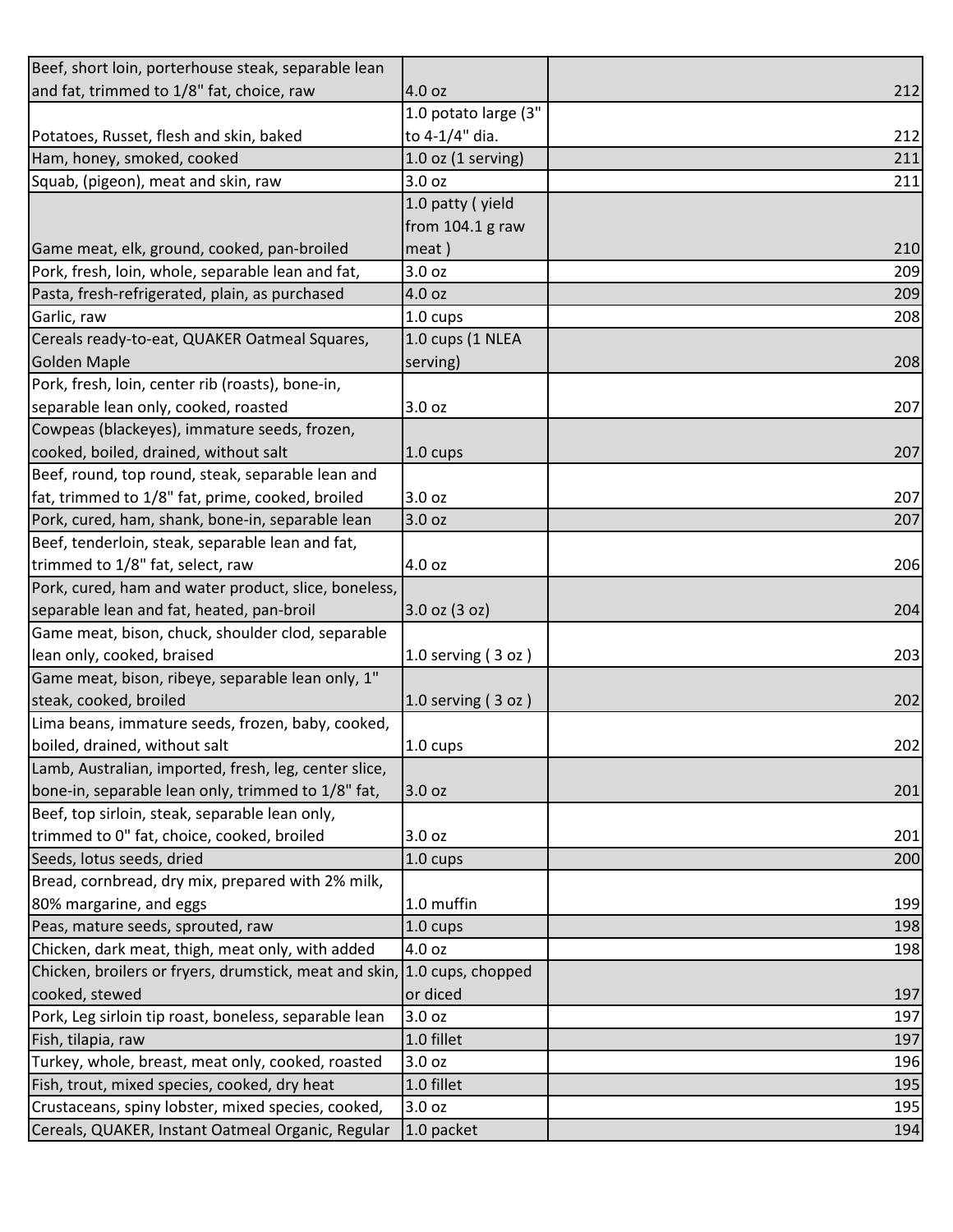| Pork, fresh, loin, sirloin (roasts), bone-in, separable     |                      |     |
|-------------------------------------------------------------|----------------------|-----|
| lean and fat, cooked, roasted                               | 3.0 oz               | 194 |
| Fish, herring, Pacific, raw                                 | 3.0 oz               | 194 |
| Pork, fresh, shoulder, (Boston butt), blade (steaks),       |                      |     |
| separable lean and fat, with added solution, cooked, 3.0 oz |                      | 193 |
| Fish, haddock, raw                                          | 3.0 oz               | 193 |
| Pork, fresh, loin, top loin (roasts), boneless,             |                      |     |
| separable lean only, cooked, roasted                        | 3.0 <sub>oz</sub>    | 193 |
| Soup, black bean, canned, condensed                         | 1.0 cups (8 fl oz)   | 193 |
| Fish, trout, rainbow, farmed, cooked, dry heat              | 1.0 fillet           | 192 |
| Veal, shank (fore and hind), separable lean and fat,        | 3.0 oz               | 191 |
| Cheese, ricotta, whole milk                                 | 0.5 cups             | 191 |
| Lamb, Australian, imported, fresh, leg, sirloin chops,      |                      |     |
| boneless, separable lean and fat, trimmed to 1/8"           | 3.0 oz               | 190 |
| Edamame, frozen, unprepared                                 | $1.0 \text{ cups}$   | 190 |
| Pasta, fresh-refrigerated, spinach, as purchased            | 4.0 oz               | 189 |
| Cereals ready-to-eat, POST, Shredded Wheat,                 | 1.0 cups (1 NLEA     |     |
| original spoon-size                                         | serving)             | 188 |
| Lamb, New Zealand, imported, frozen, leg, whole             |                      |     |
| (shank and sirloin), separable lean and fat, trimmed        | 3.0 oz               | 188 |
| Pork, fresh, variety meats and by-products, brain,          | 3.0 oz               | 187 |
| Pork, fresh, shoulder, blade, boston (steaks),              |                      |     |
| separable lean only, cooked, broiled                        | 3.0 oz               | 187 |
| Apricots, dehydrated (low-moisture), sulfured,              | 1.0 cups             | 187 |
| POPEYES, biscuit                                            | 1.0 biscuit          | 185 |
|                                                             |                      |     |
| Yogurt, fruit, low fat, 9 g protein/8 oz                    | 1.0 container (6 oz) | 185 |
| Beef, chuck, top blade, separable lean only, trimmed        |                      |     |
| to 0" fat, select, cooked, broiled                          | 3.0 oz               | 184 |
| Beef, round, top round, separable lean and fat,             |                      |     |
| trimmed to 1/8" fat, select, cooked, braised                | 3.0 oz               | 184 |
| Turkey, whole, dark meat, meat and skin, cooked,            | 3.0 oz               | 183 |
| Cereals, ready-to-eat, MALT-O-MEAL, Blueberry               | 1.0 cups (1 NLEA     |     |
| Mini SPOONERS                                               | serving)             | 182 |
| Lamb, Australian, imported, fresh, leg, whole (shank        |                      |     |
| and sirloin), separable lean only, trimmed to 1/8"          | 3.0 oz               | 182 |
| Cheese, pasteurized process, American, fortified            | 1.0 <sub>oz</sub>    | 182 |
| Lamb, New Zealand, imported, frozen, loin,                  |                      |     |
| separable lean and fat, trimmed to 1/8" fat, cooked,        | 3.0 oz               | 181 |
| Lamb, Australian, imported, fresh, leg, shank half,         |                      |     |
| separable lean only, trimmed to 1/8" fat, cooked,           | 3.0 oz               | 181 |
| Seeds, safflower seed meal, partially defatted              | 1.0 <sub>oz</sub>    | 181 |
| Milk substitutes, fluid, with lauric acid oil               | 1.0 cups             | 181 |
| Chicken, broiler, rotisserie, BBQ, back meat only           | 3.0 oz               | 180 |
| Cheese, cottage, creamed, large or small curd               | 4.0 oz               | 180 |
| Beef, loin, bottom sirloin butt, tri-tip roast,             |                      |     |
| separable lean only, trimmed to 0" fat, all grades,         | 3.0 oz               | 179 |
| Beef, short loin, porterhouse steak, separable lean         |                      |     |
| only, trimmed to 0" fat, choice, cooked, broiled            | 3.0 oz               | 179 |
|                                                             |                      |     |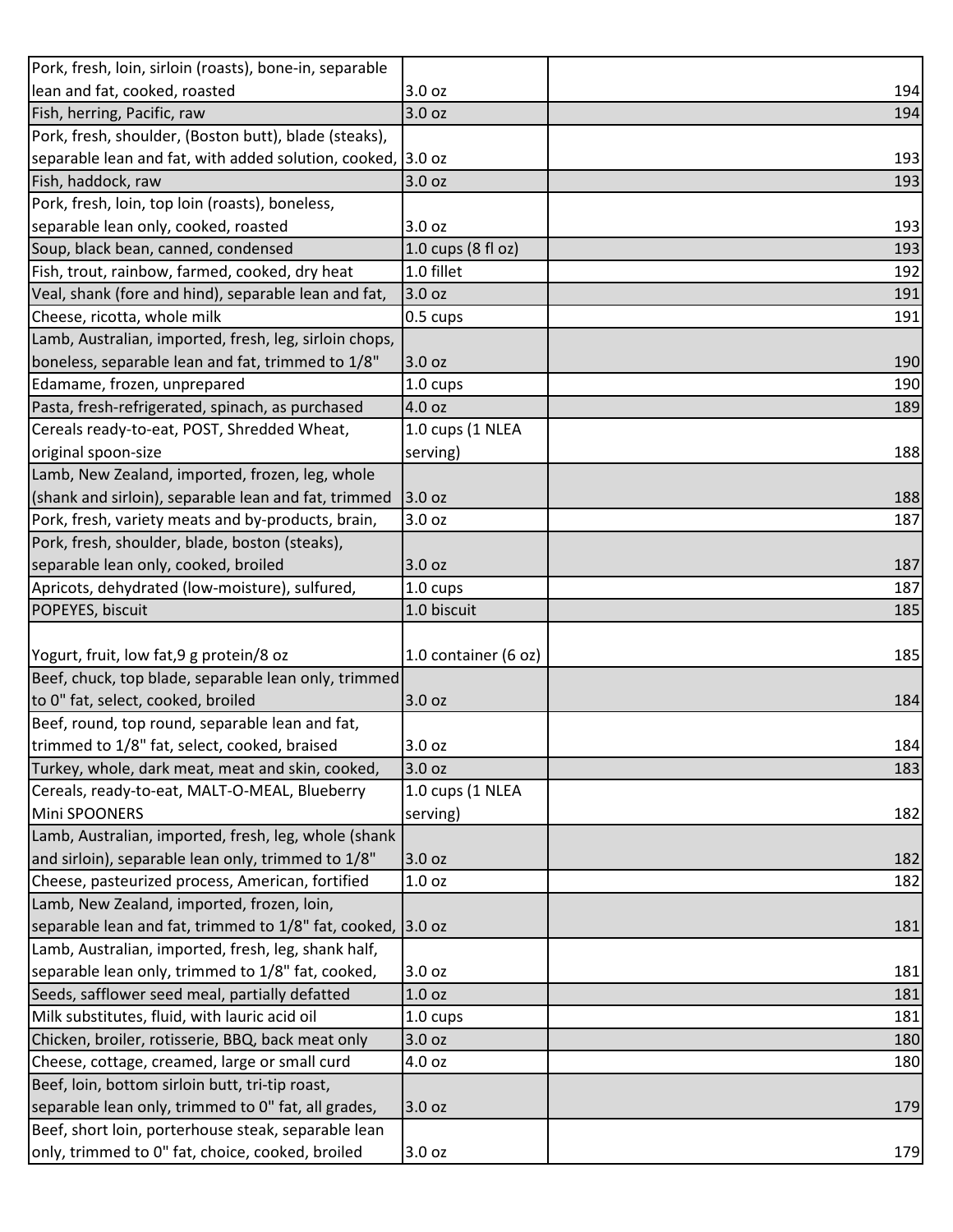|                                                               | 1.0 patty (yield     |     |
|---------------------------------------------------------------|----------------------|-----|
|                                                               | from 112.7 g raw     |     |
| Game meat, bison, ground, cooked, pan-broiled                 | meat)                | 178 |
| Soup, pea, split with ham, canned, chunky, ready-to-11.0 cups |                      | 178 |
| Beef, brisket, flat half, separable lean and fat,             |                      |     |
| trimmed to 0" fat, select, cooked, braised                    | 3.0 oz               | 177 |
| Veal, breast, whole, boneless, separable lean only,           | 3.0 oz               | 177 |
| Cereals ready-to-eat, POST, Shredded Wheat,                   | 2.0 biscuits (1 NLEA |     |
| original big biscuit                                          | serving)             | 176 |
| Lamb, Australian, imported, fresh, composite of               |                      |     |
| trimmed retail cuts, separable lean only, trimmed to 3.0 oz   |                      | 176 |
| Fish, pollock, Alaska, cooked                                 | 3.0 oz               | 175 |
| Beef, tenderloin, steak, separable lean and fat,              |                      |     |
| trimmed to 1/8" fat, all grades, cooked, broiled              | 3.0 oz               | 174 |
| Fish, mackerel, spanish, raw                                  | 3.0 oz               | 174 |
| Beverages, Meal supplement drink, canned, peanut              | $1.0 \text{ cups}$   | 174 |
| Pasta, dry, unenriched                                        | 1.0 cups spaghetti   | 172 |
| Pasta, dry, enriched                                          | 1.0 cups spaghetti   | 172 |
| Beef, ground, 90% lean meat / 10% fat, patty,                 | 3.0 oz               | 172 |
| Chicken, broilers or fryers, leg, meat and skin,              | 3.0 oz               | 172 |
| Beef, top sirloin, steak, separable lean and fat,             |                      |     |
| trimmed to 1/8" fat, choice, cooked, broiled                  | 3.0 oz               | 171 |
| Lamb, Australian, imported, fresh, shoulder, arm,             |                      |     |
| separable lean and fat, trimmed to 1/8" fat, cooked, 3.0 oz   |                      | 171 |
| Chicken, broilers or fryers, back, meat only, raw             | 4.0 oz               | 171 |
| Lima beans, immature seeds, frozen, baby,                     | 1.0 cups             | 171 |
| Fish, wolffish, Atlantic, raw                                 | 3.0 oz               | 170 |
| Lamb, shoulder, arm, separable lean and fat,                  |                      |     |
| trimmed to 1/8" fat, cooked, broiled                          | 3.0 oz               | 170 |
| Lamb, New Zealand, imported, frozen, shoulder,                |                      |     |
| whole (arm and blade), separable lean and fat,                | 3.0 oz               | 170 |
| Beef, chuck, short ribs, boneless, separable lean             |                      |     |
| only, trimmed to 0" fat, choice, cooked, braised              | 3.0 oz               | 170 |
| Cheese, cottage, lowfat, 2% milkfat                           | 4.0 oz               | 170 |
| Lamb, Australian, imported, fresh, rib chop/rack              |                      |     |
| roast, frenched, bone-in, separable lean only,                | 4.0 oz               | 170 |
| Turkey, all classes, leg, meat and skin, cooked,              | 3.0 oz               | 169 |
| Lamb, Australian, imported, fresh, rib chop,                  |                      |     |
| frenched, bone-in, separable lean and fat, trimmed            | 3.0 oz               | 169 |
| Pork, fresh, shoulder, blade, boston (roasts),                |                      |     |
| separable lean and fat, cooked, roasted                       | 3.0 oz               | 167 |
| Bread, pound cake type, pan de torta salvadoran               | 1.0 serving          | 165 |
| Mollusks, oyster, eastern, wild, cooked, moist heat           | 3.0 oz               | 165 |
|                                                               | 1.0 unit (yield from |     |
| Chicken, broilers or fryers, light meat, meat only,           | 1 lb ready-to-cook   |     |
| raw                                                           | chicken)             | 165 |
| Mushrooms, portabella, grilled                                | 1.0 cups sliced      | 163 |
| Veal, breast, whole, boneless, separable lean and             |                      |     |
| fat, cooked, braised                                          | 3.0 oz               | 162 |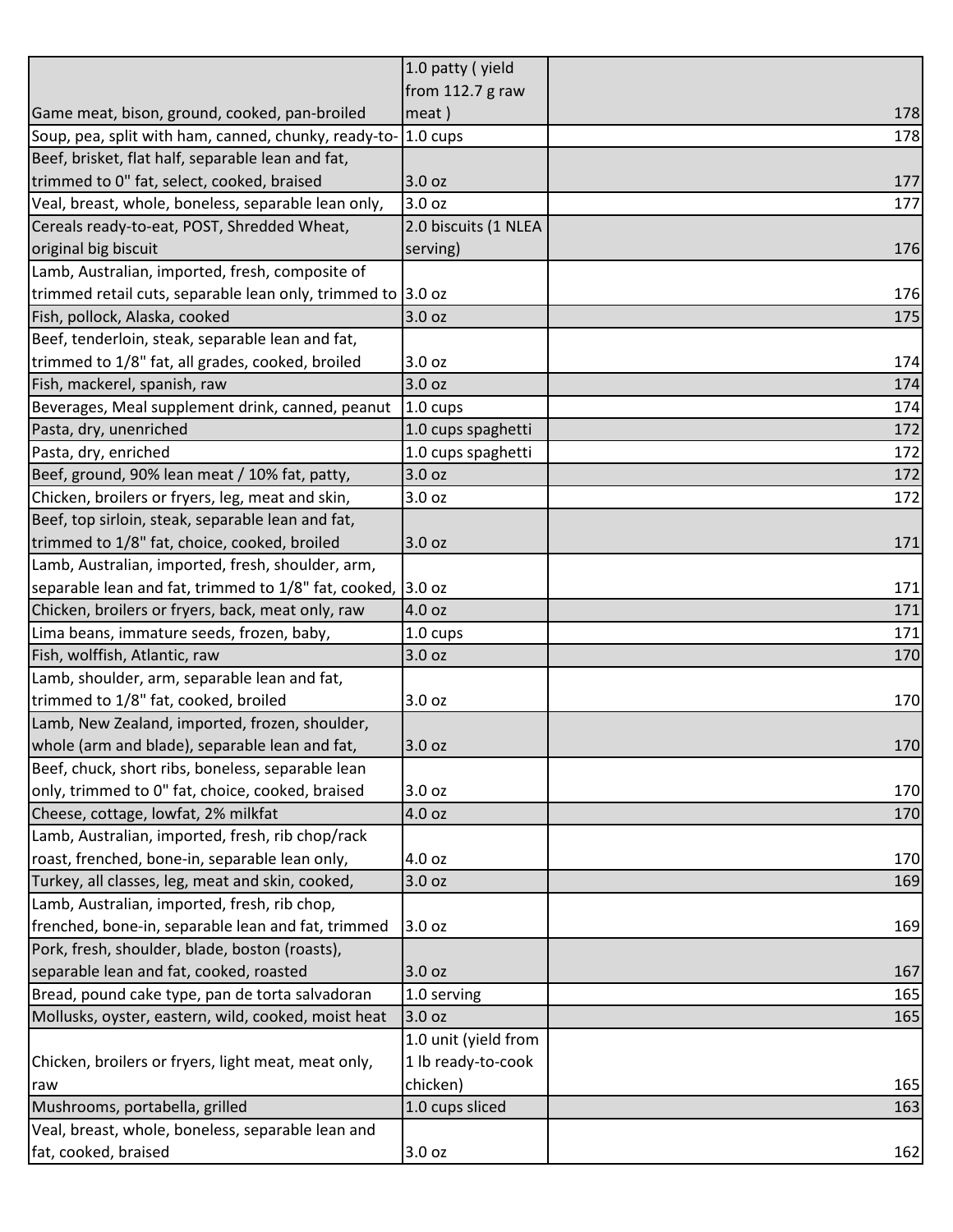| Chicken, broilers or fryers, meat and skin, cooked,         | 3.0 oz               | 162 |
|-------------------------------------------------------------|----------------------|-----|
|                                                             |                      |     |
| Yogurt, plain, whole milk                                   | 1.0 container (6 oz) | 162 |
| Passion-fruit, (granadilla), purple, raw                    | 1.0 cups             | 160 |
| Orange juice, frozen concentrate, unsweetened,              | 1.0 cups             | 160 |
| Lamb, Australian, imported, fresh, shoulder, blade,         |                      |     |
| separable lean only, trimmed to 1/8" fat, cooked,           | 3.0 oz               | 160 |
| Peaches, dehydrated (low-moisture), sulfured,               | 1.0 cups             | 160 |
| Turkey, retail parts, thigh, meat and skin, cooked,         | 3.0 oz               | 159 |
| Lamb, shoulder, blade, separable lean and fat,              |                      |     |
| trimmed to 1/8" fat, choice, cooked, braised                | 3.0 oz               | 159 |
| Beef, round, top round, steak, separable lean and           |                      |     |
| fat, trimmed to 1/8" fat, choice, cooked, broiled           | 3.0 oz               | 159 |
| Mollusks, octopus, common, raw                              | 3.0 oz               | 158 |
| Lamb, shoulder, blade, separable lean and fat,              |                      |     |
| trimmed to 1/8" fat, choice, cooked, roasted                | 3.0 oz               | 157 |
| Lamb, loin, separable lean and fat, trimmed to 1/8"         |                      |     |
| fat, choice, cooked, roasted                                | 3.0 oz               | 157 |
| Peas, green, raw                                            | $1.0 \text{ cups}$   | 157 |
| Lamb, rib, separable lean and fat, trimmed to 1/8"          |                      |     |
| fat, choice, cooked, broiled                                | 3.0 oz               | 156 |
| Fish, mahimahi, cooked, dry heat                            | 3.0 oz               | 156 |
| Pie crust, deep dish, frozen, baked, made with              | 1.0 pie crust        |     |
| enriched flour                                              | (average weight)     | 156 |
| Potatoes, scalloped, home-prepared with butter              | 1.0 cups             | 154 |
| Beef, rib, small end (ribs 10-12), separable lean and       |                      |     |
| fat, trimmed to 1/8" fat, choice, cooked, roasted           | 3.0 oz               | 154 |
| Cereals, oats, instant, fortified, with raisins and         |                      |     |
| spice, prepared with water                                  | $1.0 \text{ cups}$   | 154 |
| Pie crust, deep dish, frozen, unbaked, made with            | 1.0 pie crust        |     |
| enriched flour                                              | (average weight)     | 153 |
| Cheese, cottage, lowfat, 1% milkfat                         | 4.0 oz               | 151 |
| Lamb, Australian, imported, fresh, foreshank,               |                      |     |
| separable lean only, trimmed to 1/8" fat, cooked,           | 3.0 oz               | 150 |
| Fish, ocean perch, Atlantic, cooked, dry heat               | 1.0 fillet           | 150 |
| Game meat, deer, loin, separable lean only, 1"              |                      |     |
| steak, cooked, broiled                                      | 1.0 steak            | 150 |
| Lamb, New Zealand, imported, frozen, foreshank,             |                      |     |
| separable lean and fat, trimmed to 1/8" fat, cooked, 3.0 oz |                      | 149 |
|                                                             | 1.0 unit (yield from |     |
| Chicken, broilers or fryers, dark meat, meat and            | 1 lb ready-to-cook   |     |
| skin, cooked, stewed                                        | chicken)             | 146 |
| POPEYES, Spicy Chicken Strips, analyzed 2006                | 1.0 strip            | 146 |
| Fish, roe, mixed species, cooked, dry heat                  | 1.0 <sub>oz</sub>    | 146 |
| Cereals, WHEATENA, cooked with water                        | 1.0 cups             | 146 |
| Lamb, rib, separable lean and fat, trimmed to 1/8"          |                      |     |
| fat, choice, cooked, roasted                                | 3.0 oz               | 144 |
| Soup, chicken noodle, dry, mix                              | 1.0 packet           | 144 |
| Guinea hen, meat only, raw                                  | 3.0 oz               | 144 |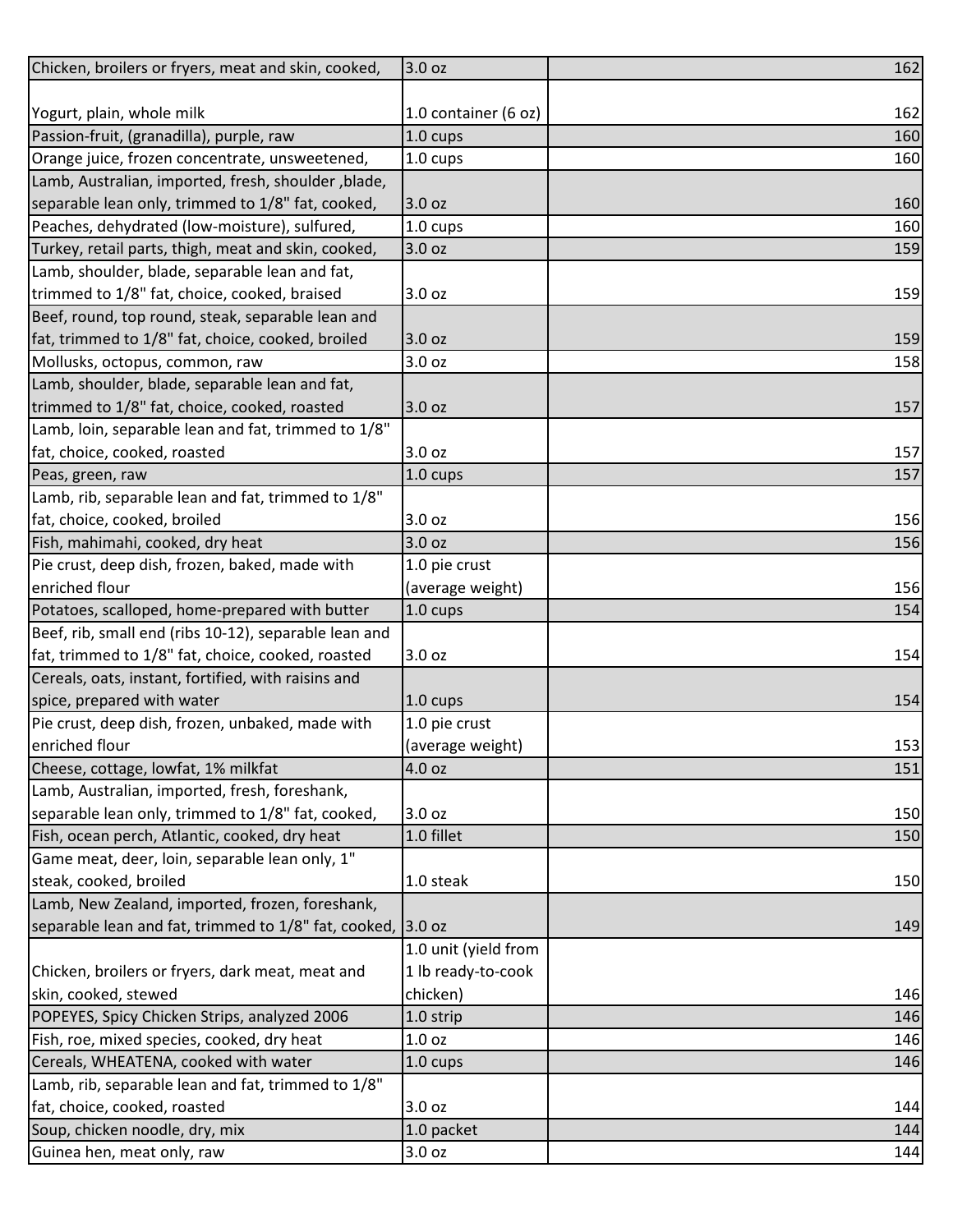| POPEYES, Mild Chicken Strips, analyzed 2006                                         | 1.0 strip                     | 143        |
|-------------------------------------------------------------------------------------|-------------------------------|------------|
| Currants, zante, dried                                                              | 1.0 cups                      | 143        |
| Lamb, Australian, imported, fresh, foreshank,                                       |                               |            |
| separable lean and fat, trimmed to 1/8" fat, cooked,                                | 3.0 oz                        | 142        |
|                                                                                     | 0.5 cups (1 NLEA              |            |
| Cereals, QUAKER, QUAKER MultiGrain Oatmeal, dry                                     | serving)                      | 138        |
| Cereals ready-to-eat, NATURE'S PATH, Organic FLAX                                   | $0.75$ cups (1 NLEA           |            |
| <b>PLUS flakes</b>                                                                  | serving)                      | 138        |
| Fish, grouper, mixed species, raw                                                   | 3.0 oz                        | 138        |
| Sausage, pork and beef, with cheddar cheese,                                        | 12.0 oz serving 2.7           |            |
| smoked                                                                              | <b>OZ</b>                     | 137        |
| Peas and carrots, frozen, cooked, boiled, drained,                                  | 1.0 package (10 oz)           |            |
| without salt                                                                        | yields                        | 136        |
| Cereals ready-to-eat, QUAKER, QUAKER OAT LIFE,                                      | 0.75 cups (1 NLEA             |            |
| plain                                                                               | serving)                      | 135        |
| Mollusks, oyster, eastern, cooked, breaded and fried 3.0 oz                         |                               | 135        |
| Wheat flour, white, all-purpose, unenriched                                         | $1.0 \text{ cups}$            | 135        |
| Wheat flour, white, all-purpose, enriched, calcium-                                 | 1.0 cups                      | 135        |
| Nuts, chestnuts, european, raw, unpeeled                                            | $1.0 \text{ cups}$            | 135        |
| Corn, sweet, yellow, canned, vacuum pack, regular                                   | 1.0 cups                      | 134        |
| Frozen novelties, No Sugar Added, FUDGSICLE pops                                    | 1.0 serving                   | 134        |
| Chicken, broilers or fryers, meat and skin and giblets                              |                               |            |
| and neck, cooked, fried, batter                                                     | 3.0 oz                        | 134        |
| Wheat flour, white, bread, enriched                                                 | 1.0 cups                      | 133        |
| Corn, sweet, yellow, frozen, kernels cut off cob,                                   |                               |            |
| boiled, drained, without salt                                                       | 1.0 cups                      | 130        |
| Potatoes, mashed, dehydrated, prepared from                                         |                               |            |
| granules with milk, water and margarine added                                       | 1.0 cups                      | 130        |
| Infant formula, ABBOTT NUTRITION, SIMILAC, GO                                       |                               |            |
| AND GROW, ready-to-feed, with ARA and DHA                                           | 5.0 fl oz                     | 130        |
| Pork sausage, link/patty, reduced fat, unprepared                                   | 3.0 oz                        | 130        |
| Frankfurter, pork                                                                   | 1.0 link                      | 130        |
| Cereals ready-to-eat, POST, HONEY BUNCHES OF                                        | 1.0 cups (1 NLEA              |            |
| OATS with vanilla bunches                                                           | serving)                      | 130        |
| Nuts, mixed nuts, oil roasted, with peanuts, lightly                                | 1.0 <sub>oz</sub>             | 129        |
| Chicken, stewing, meat and skin, and giblets and                                    |                               |            |
| neck, cooked, stewed                                                                | 3.0 oz                        | 128        |
| Cheese, cottage, creamed, with fruit                                                | 4.0 oz                        | 128        |
| Mollusks, oyster, eastern, wild, cooked, dry heat                                   | 3.0 oz                        | 128        |
| Soybeans, mature seeds, sprouted, cooked,                                           | 1.0 cups                      | 127        |
| Liverwurst spread                                                                   | $0.25$ cups                   | 126        |
| Potatoes, mashed, dehydrated, prepared from                                         |                               |            |
| granules without milk, whole milk and butter added                                  | $1.0 \text{ cups}$            | 126        |
| Fish, herring, Atlantic, pickled                                                    | $1.0 \text{ cups}$            | 125        |
| Cereals ready-to-eat, QUAKER, Maple Brown Sugar                                     | 0.75 cups (1 NLEA             |            |
| <b>LIFE Cereal</b>                                                                  | serving)                      | 124        |
| Puddings, chocolate, dry mix, regular, prepared with 0.5 cups                       |                               | 124        |
|                                                                                     |                               |            |
| Biscuits, plain or buttermilk, frozen, baked<br>Soup, pea, green, canned, condensed | 1.0 <sub>oz</sub><br>0.5 cups | 122<br>122 |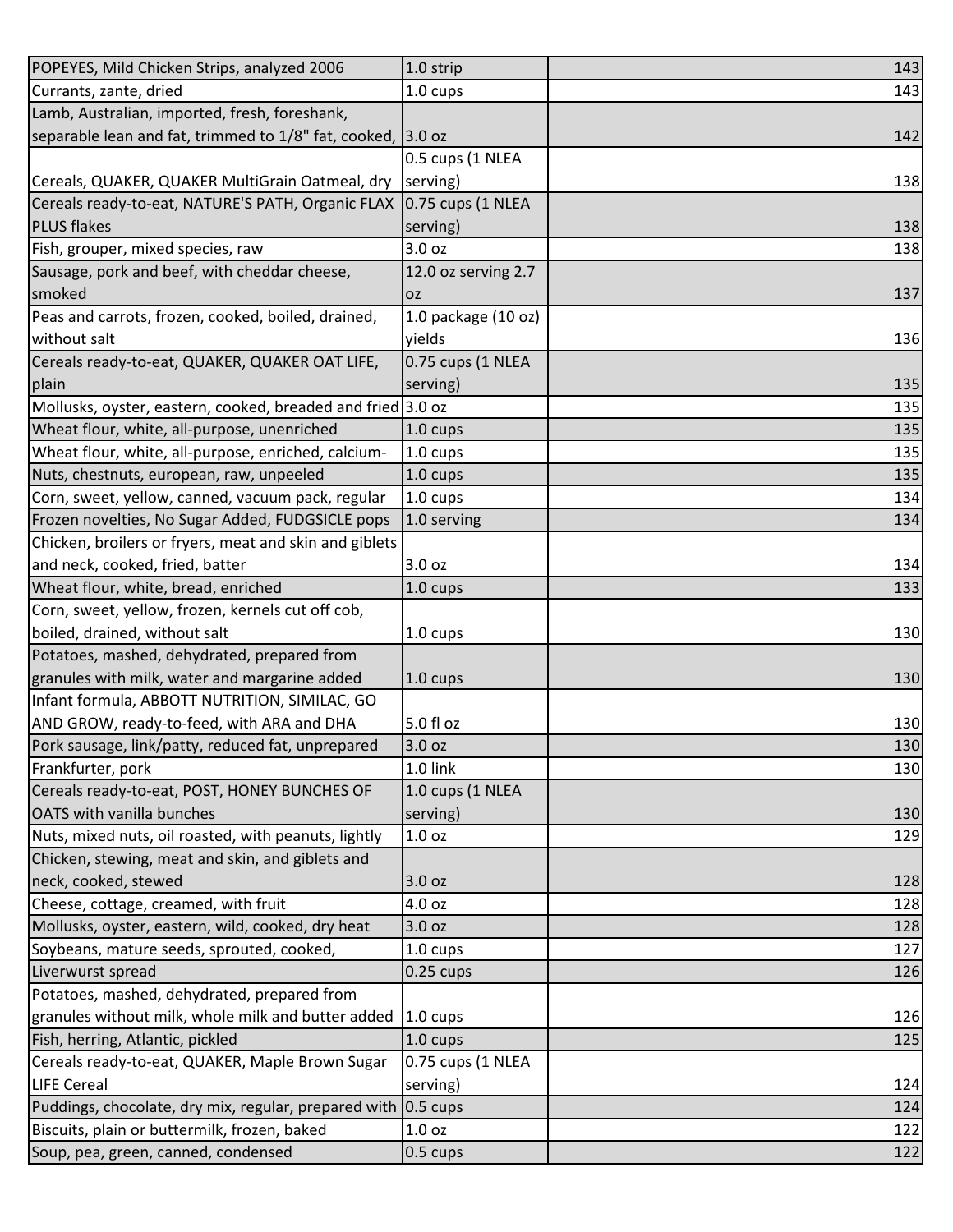| Noodles, egg, unenriched, cooked, without added       | 1.0 cups                 | 122               |
|-------------------------------------------------------|--------------------------|-------------------|
| Fish, grouper, mixed species, cooked, dry heat        | 3.0 oz                   | 122               |
| Gelatin desserts, dry mix, with added ascorbic acid,  |                          |                   |
| sodium-citrate and salt                               | 1.0 package $(3 oz)$     | 121               |
| Fish, cisco, raw                                      | 1.0 fillet               | 120               |
| Soup, beef and vegetables, canned, ready-to-serve     | 1.0 cups                 | 120               |
| Fish, scups, cooked, dry heat                         | 1.0 fillet               | 118               |
| Lima beans, immature seeds, frozen, fordhook,         | 1.0 cups                 | 118               |
| Corn, sweet, yellow, canned, brine pack, regular      |                          |                   |
| pack, solids and liquids                              | 1.0 cups                 | 118               |
| Orange juice, chilled, includes from concentrate,     |                          |                   |
| with added calcium and vitamin D                      | 1.0 cups                 | 117               |
| Orange juice, chilled, includes from concentrate,     | 1.0 cups                 | 117               |
|                                                       |                          |                   |
| Burdock root, cooked, boiled, drained, without salt   | $1.0$ cups $(1"$ pieces) | 116               |
|                                                       | 1.0 piece (1/12 of       |                   |
| Cake, angelfood, dry mix, prepared                    | 10" dia)                 | 116               |
| Egg, yolk, raw, frozen, sugared, pasteurized          | 1.0 <sub>oz</sub>        | 115               |
|                                                       | 6.0 cracker 1            |                   |
| Crackers, cheese, sandwich-type with cheese filling   | cracker = $6.5g$         | 112               |
| Sausage, chicken, beef, pork, skinless, smoked        | 1.0 link                 | 111               |
| Soup, chicken, canned, chunky, ready-to-serve         | 1.0 cups                 | 110               |
|                                                       | 1.0 serving              |                   |
| Bread, salvadoran sweet cheese (quesadilla            | (approximate             |                   |
| salvadorena)                                          | serving size)            | 110               |
|                                                       | 0.33 package (10         |                   |
| Beans, pinto, immature seeds, frozen, unprepared      | OZ)                      | 110               |
| Cheese, blue                                          | 1.0 <sub>oz</sub>        | 110               |
| Crustaceans, crab, queen, cooked, moist heat          | 3.0 oz                   | 109               |
|                                                       | 1.0 unit (yield from     |                   |
| Chicken, broilers or fryers, leg, meat only, cooked,  | 1 lb ready-to-cook       |                   |
| fried                                                 | chicken)                 | 108               |
| Chicken, skin (drumsticks and thighs), raw            | 4.0 oz                   | 107               |
|                                                       | 1.0 serving (1 hot       |                   |
| Frankfurter, meat                                     | dog)                     | 107               |
| Keikitos (muffins), Latino bakery item                | 1.0 piece                | 107               |
| Tortillas, ready-to-bake or -fry, flour, shelf stable | 1.0 tortilla             | 104               |
| Asparagus, canned, drained solids                     | 1.0 cups                 | 104               |
| Sausage, turkey, hot, smoked                          | 2.0 <sub>oz</sub>        | 104               |
|                                                       | 16.0 crackers 1          |                   |
| Crackers, wheat, regular                              | serving                  | 103               |
| Tomato products, canned, sauce, with tomato           |                          |                   |
|                                                       | 1.0 cups                 |                   |
| Grapefruit juice, white, frozen concentrate,          |                          |                   |
| unsweetened, undiluted                                | 1.0 can (6 fl oz)        |                   |
| Sausage, turkey, fresh, raw                           | 1.0 serving              | 102<br>101<br>101 |
| Cake, chocolate, prepared from recipe without         | 1.0 piece $(1/12$ of     |                   |
| frosting                                              | $9"$ dia)                | 101               |
| Tomato products, canned, puree, with salt added       | 1.0 cups                 | 100               |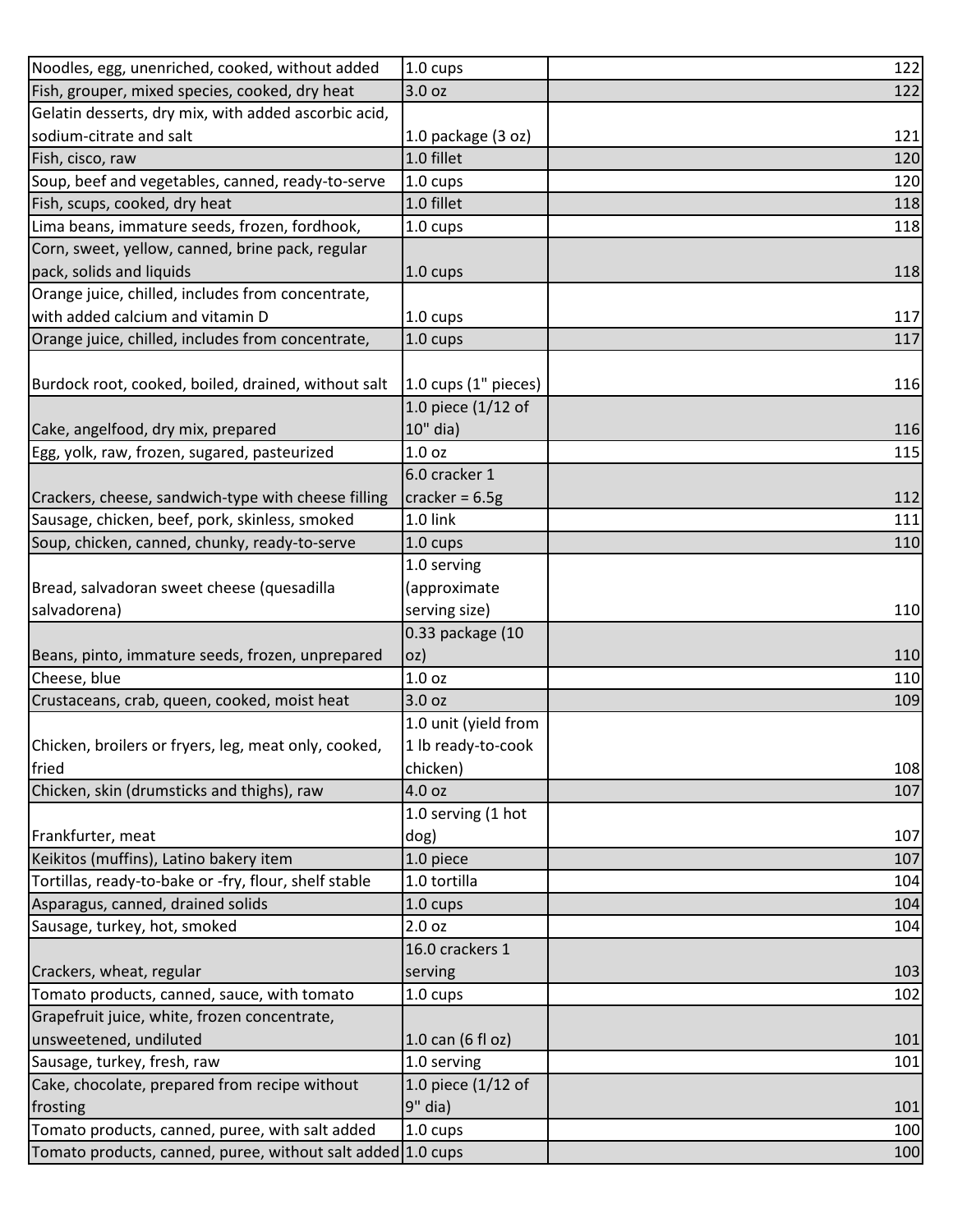| Pancakes, plain, frozen, ready-to-heat, microwave            |                      |    |
|--------------------------------------------------------------|----------------------|----|
| (includes buttermilk)                                        | 1.0 <sub>oz</sub>    | 99 |
| Egg, whole, raw, fresh                                       | 1.0 large            | 99 |
| Sauce, cheese, ready-to-serve                                | $0.25$ cups          | 99 |
| Egg, whole, cooked, fried                                    | 1.0 large            | 99 |
| Egg, whole, cooked, poached                                  | 1.0 large            | 98 |
| Cheese, camembert                                            | 1.0 <sub>oz</sub>    | 98 |
| Bagels, plain, enriched, with calcium propionate             |                      |    |
| (includes onion, poppy, sesame)                              | 1.0 bagel            | 98 |
|                                                              | 1.0 cups spiral      |    |
| Macaroni, vegetable, enriched, dry                           | shaped               | 97 |
| Milk, canned, condensed, sweetened                           | $1.0 f$ l oz         | 97 |
| Tomato products, canned, sauce, with onions                  | 1.0 cups             | 96 |
| Corn, sweet, yellow, frozen, kernels cut off cob,            |                      |    |
| unprepared (Includes foods for USDA's Food                   | 1.0 cups             | 95 |
| Amaranth leaves, cooked, boiled, drained, without            | 1.0 cups             | 95 |
| Tomato products, canned, sauce, with onions, green           |                      |    |
| peppers, and celery                                          | 1.0 cups             | 95 |
| Potatoes, mashed, dehydrated, flakes without milk,           | 1.0 cups             | 94 |
|                                                              | 1.0 serving 4 oz     |    |
| Puddings, rice, ready-to-eat                                 | pudding cups         | 93 |
| Candies, NESTLE, BUTTERFINGER Crisp                          | 1.0 piece            | 92 |
| Taro, tahitian, cooked, without salt                         | 1.0 cups slices      | 92 |
| Noodles, egg, dry, unenriched                                | 1.0 cups             | 92 |
| Noodles, egg, spinach, enriched, cooked                      | 1.0 cups             | 91 |
|                                                              | 1.0 piece (1/12 of   |    |
| Cake, angelfood, commercially prepared                       | 12 oz cake)          | 91 |
| Broccoli, frozen, chopped, cooked, boiled, drained,          | 1.0 cups             | 90 |
| Snacks, tortilla chips, nacho-flavor, reduced fat            | 1.0 <sub>oz</sub>    | 90 |
|                                                              | 1.0 cups (1/2"       |    |
| Bamboo shoots, raw                                           | slices)              | 89 |
| Muffin, blueberry, commercially prepared, low-fat            | 1.0 muffin small     | 89 |
| Asparagus, frozen, cooked, boiled, drained, without          | 1.0 cups             | 88 |
|                                                              |                      |    |
| Bratwurst, pork, beef and turkey, lite, smoked               | 1.0 serving 2.33 oz  | 87 |
| Sausage, Italian, sweet, links                               | 1.0 link 3 oz        | 87 |
| Plantains, yellow, raw                                       | 1.0 plantain         | 86 |
|                                                              |                      |    |
| Pastrami, beef, 98% fat-free                                 | 1.0 serving 6 slices | 86 |
| Fish, mackerel, jack, canned, drained solids                 | 1.0 oz, boneless     | 85 |
| CAMPBELL'S CHUNKY, Classic Chicken Noodle Soup               | 1.0 cups             | 85 |
| Nuts, coconut meat, dried (desiccated), sweetened,           |                      |    |
| flaked, packaged                                             | $1.0 \text{ cups}$   | 85 |
| Pork, fresh, variety meats and by-products, feet, raw 4.0 oz |                      | 85 |
| Cowpeas (blackeyes), immature seeds, cooked,                 |                      |    |
| boiled, drained, without salt                                | 1.0 cups             | 84 |
| Cake, white, dry mix, special dietary (includes lemon-1.0 oz |                      | 84 |
| Potatoes, mashed, dehydrated, prepared from                  |                      |    |
| flakes without milk, whole milk and butter added             | $1.0 \text{ cups}$   | 82 |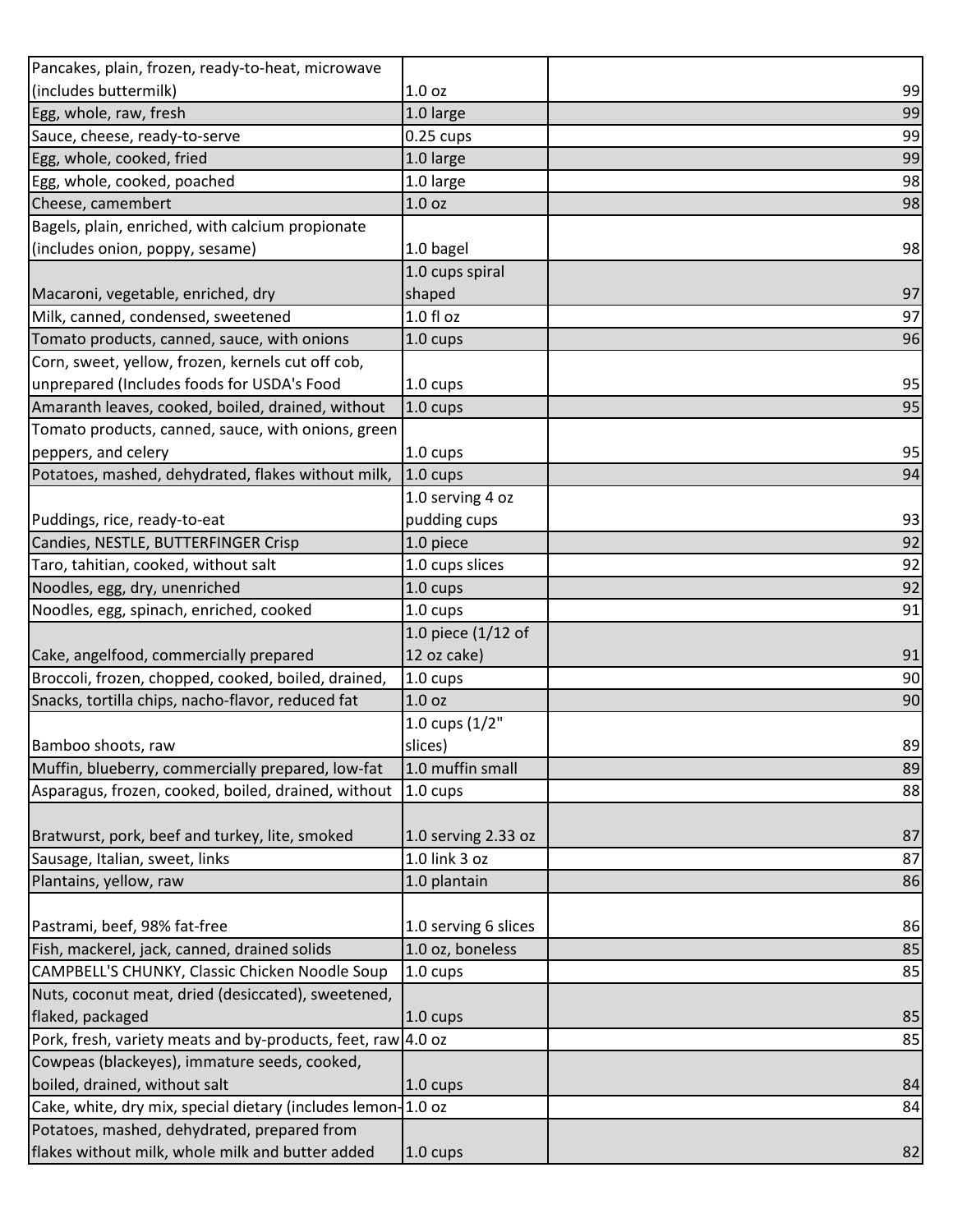| Nuts, almond butter, plain, with salt added           | 1.0 tbsp                             | 81 |
|-------------------------------------------------------|--------------------------------------|----|
| Mollusks, oyster, Pacific, raw                        | 1.0 medium                           | 81 |
| Cream puff, eclair, custard or cream filled, iced     | 4.0 oz                               | 80 |
|                                                       | 1.0 piece (1/12 of                   |    |
| Cake, yellow, prepared from recipe without frosting   | $8"$ dia)                            | 80 |
| Mollusks, oyster, eastern, farmed, raw                | 3.0 <sub>oz</sub>                    | 79 |
| Candies, 5TH AVENUE Candy Bar                         | 1.0 bar 2 oz                         | 79 |
| Squash, summer, crookneck and straightneck,           |                                      |    |
| frozen, cooked, boiled, drained, without salt         | 1.0 cups slices                      | 79 |
| Broccoli, frozen, chopped, unprepared                 | 1.0 cups                             | 78 |
| Sausage, pork and turkey, pre-cooked                  | 1.0 serving                          | 78 |
| Cowpeas (blackeyes), immature seeds, raw              | 1.0 cups                             | 77 |
| Turkey, white, rotisserie, deli cut                   | $1.0$ oz $(1$ serving)               | 76 |
| Beerwurst, beer salami, pork and beef                 | 2.0 <sub>oz</sub>                    | 76 |
| MORI-NU, Tofu, silken, firm                           | 1.0 slice                            | 76 |
| Beerwurst, pork and beef                              | 1.0 serving 2 oz                     | 76 |
| Spinach, canned, regular pack, solids and liquids     | $1.0 \text{ cups}$                   | 75 |
| Snacks, oriental mix, rice-based                      | 1.0 <sub>oz</sub>                    | 74 |
|                                                       | 1.0 container                        |    |
| Puddings, tapioca, ready-to-eat, fat free             | refrigerated 4 oz                    | 74 |
| Chocolate, dark, 60-69% cacao solids                  | 1.0 <sub>oz</sub>                    | 74 |
| Peas, edible-podded, frozen, unprepared               | $1.0 \text{ cups}$                   | 73 |
| Cream, fluid, light whipping                          | 1.0 cups, whipped                    | 73 |
| Focaccia, Italian flatbread, plain                    | 1.0 piece                            | 73 |
| Fish, flatfish (flounder and sole species), raw       | 1.0 oz, boneless                     | 71 |
| Snacks, tortilla chips, ranch-flavor                  | 1.0 <sub>oz</sub>                    | 71 |
| Pears, dried, sulfured, stewed, without added sugar   | 1.0 cups, halves                     | 71 |
| Fish, ocean perch, Atlantic, raw                      | 1.0 oz, boneless                     | 70 |
| Candies, MARS SNACKFOOD US, M & M's Milk              | 1.0 package (1.69                    |    |
| <b>Chocolate Candies</b>                              | oz)                                  | 70 |
| Snacks, granola bars, soft, uncoated, peanut butter   | $1.0 \,\text{bar} \,(1 \,\text{oz})$ | 70 |
| Bologna, meat and poultry                             | 1.0 slice                            | 70 |
| Gravy, beef, canned, ready-to-serve                   | 1.0 cups                             | 70 |
| Cream, fluid, heavy whipping                          | 1.0 cups, whipped                    | 70 |
| Snacks, tortilla chips, low fat, made with olestra,   | 1.0 <sub>oz</sub>                    | 69 |
| Rice, white, medium-grain, cooked, unenriched         | 1.0 cups                             | 69 |
| Dessert topping, powdered, 1.5 ounce prepared         | 1.0 cups                             | 69 |
| Beans, kidney, mature seeds, sprouted, raw            | 1.0 cups                             | 68 |
| Rice, white, long-grain, regular, cooked, unenriched, | $1.0 \text{ cups}$                   | 68 |
| Bread, whole-wheat, commercially prepared             | 1.0 slice                            | 68 |
|                                                       | 1.0 cups spiral                      |    |
| Macaroni, vegetable, enriched, cooked                 | shaped                               | 67 |
| Biscuits, mixed grain, refrigerated dough             | 1.0 <sub>oz</sub>                    | 67 |
| Fish, herring, Atlantic, raw                          | 1.0 oz, boneless                     | 67 |
|                                                       | 1.0 unit (yield from                 |    |
|                                                       | 1 lb ready-to-cook                   |    |
| Chicken, broilers or fryers, back, meat and skin, raw | chicken)                             | 67 |
| Squash, summer, zucchini, includes skin, cooked,      |                                      |    |
| boiled, drained, without salt                         | 1.0 cups, sliced                     | 67 |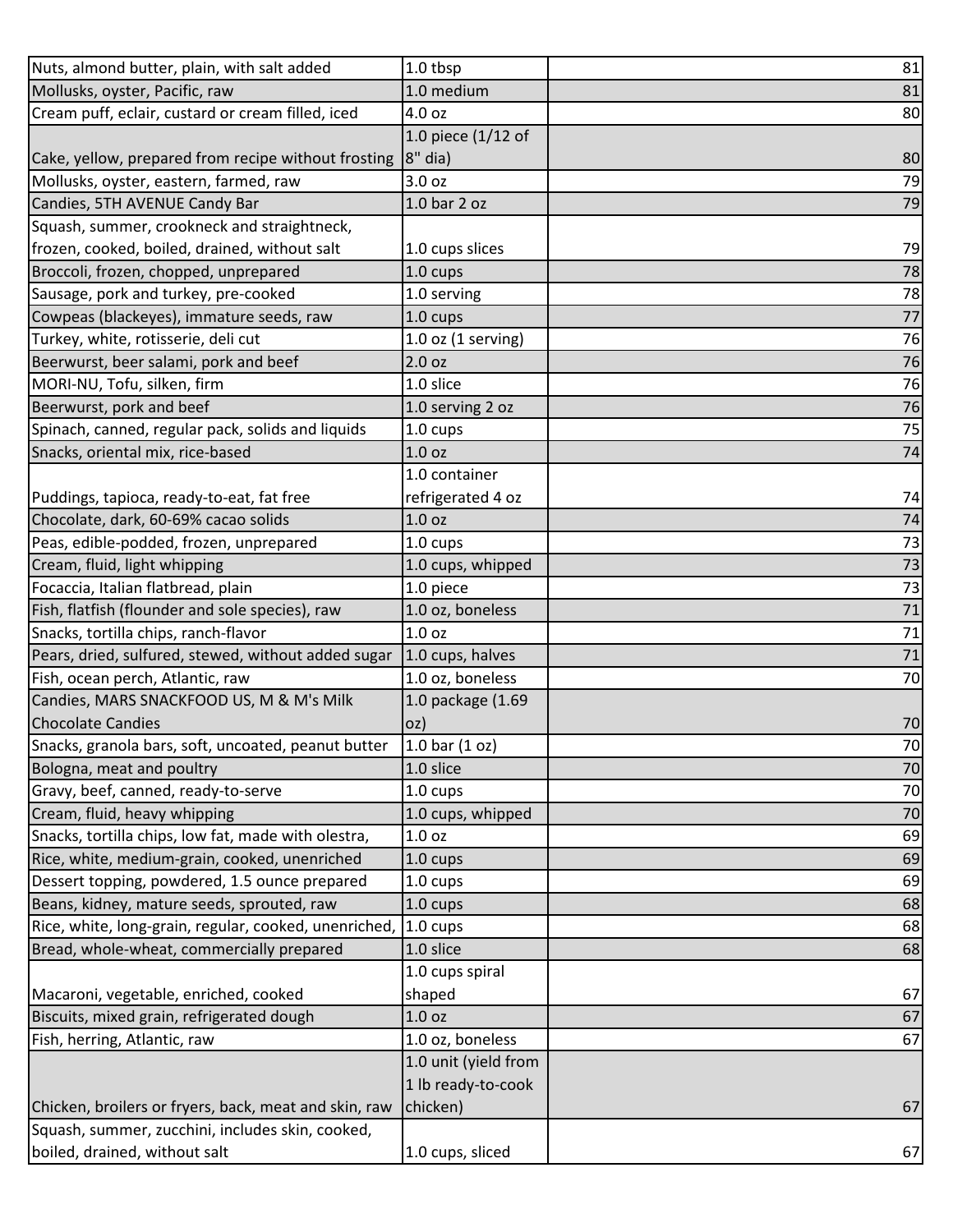| Pork, fresh, variety meats and by-products,                          | 1.0 <sub>oz</sub>   | 66 |
|----------------------------------------------------------------------|---------------------|----|
| Squash, winter, acorn, cooked, boiled, mashed,                       | 1.0 cups, mashed    | 66 |
| Squash, winter, acorn, cooked, boiled, mashed, with 1.0 cups, mashed |                     | 66 |
| Currants, european black, raw                                        | 1.0 cups            | 66 |
| Breadfruit, raw                                                      | 1.0 cups            | 66 |
| Squash, summer, zucchini, italian style, canned                      | $1.0 \text{ cups}$  | 66 |
| Salami, Italian, pork                                                | 1.0 <sub>oz</sub>   | 64 |
| Milk, canned, evaporated, with added vitamin D and                   |                     |    |
| without added vitamin A                                              | 1.0 fl oz           | 64 |
| Jute, potherb, cooked, boiled, drained, without salt                 | $1.0 \text{ cups}$  | 63 |
| Apricots, dried, sulfured, stewed, without added                     | 1.0 cups, halves    | 62 |
| Snacks, pork skins, barbecue-flavor                                  | 1.0 <sub>oz</sub>   | 62 |
| Milk, canned, evaporated, nonfat, with added                         |                     |    |
| vitamin A and vitamin D                                              | $1.0 f$ l oz        | 62 |
| Candies, HERSHEY, KIT KAT BIG KAT Bar                                | 1.0 bar 1.94 oz     | 62 |
|                                                                      | 1.0 medium (2" dia, |    |
| Sweet potato, cooked, baked in skin, flesh, with salt                | 5" long, raw)       | 62 |
| Corn, sweet, yellow, canned, drained solids, rinsed                  | 1.0 cups drained,   |    |
| with tap water                                                       | rinsed              | 62 |
| Kiwifruit, green, raw                                                | 1.0 cups, sliced    | 61 |
| Luncheon meat, pork, ham, and chicken, minced,                       | 2.0 oz 1 NLEA       |    |
| canned, reduced sodium, added ascorbic acid,                         | serving             | 61 |
| Puddings, chocolate, ready-to-eat, fat free                          | 1.0 serving 4 oz    | 61 |
| Cake, coffeecake, cinnamon with crumb topping, dry                   | 1.0 <sub>oz</sub>   | 61 |
| Brussels sprouts, raw                                                | $1.0 \text{ cups}$  | 61 |
| Candies, chocolate, dark, NFS (45-59% cacao solids                   |                     |    |
| 90%; 60-69% cacao solids 5%; 70-85% cacao solids                     | 1.0 <sub>oz</sub>   | 61 |
| Lamb, Australian, imported, fresh, leg, center slice,                |                     |    |
| bone-in, separable lean only, trimmed to 1/8" fat,                   | 1.0 <sub>oz</sub>   | 61 |
| Cheese, American, nonfat or fat free                                 | 1.0 serving         | 60 |
| Nuts, coconut meat, dried (desiccated), toasted                      | 1.0 <sub>oz</sub>   | 60 |
| Yardlong bean, cooked, boiled, drained, without salt 1.0 cups slices |                     | 59 |
| Rowal, raw                                                           | 0.5 cups            | 59 |
|                                                                      | 1.0 slice (average  |    |
| Bread, pan dulce, sweet yeast bread                                  | weight of 1 slice)  | 59 |
| Litchis, raw                                                         | $1.0 \text{ cups}$  | 59 |
| Potatoes, baked, skin, without salt                                  | 1.0 skin            | 59 |
| Nuts, coconut meat, dried (desiccated), not                          | 1.0 <sub>oz</sub>   | 58 |
|                                                                      | 1.0 serving 2.1 oz  |    |
| Candies, NESTLE, BUTTERFINGER Bar                                    | bar                 | 58 |
|                                                                      | 1.0 pita, large (6- |    |
| Bread, pita, white, enriched                                         | $1/2$ " dia)        | 58 |
| Mountain yam, hawaii, cooked, steamed, without                       | 1.0 cups, cubes     | 58 |
| Crackers, standard snack-type, sandwich, with                        | $0.5$ oz            | 58 |
| Bread, cheese                                                        | 1.0 slice           | 58 |
| Game meat, bison, top sirloin, separable lean only,                  |                     |    |
| trimmed to 0" fat, raw                                               | 1.0 <sub>oz</sub>   | 58 |
| Cookies, chocolate sandwich, with creme filling,                     | 1.0 oz              | 57 |
| Nabisco, Nabisco Grahams Crackers                                    | 1.0 serving         | 57 |
|                                                                      |                     |    |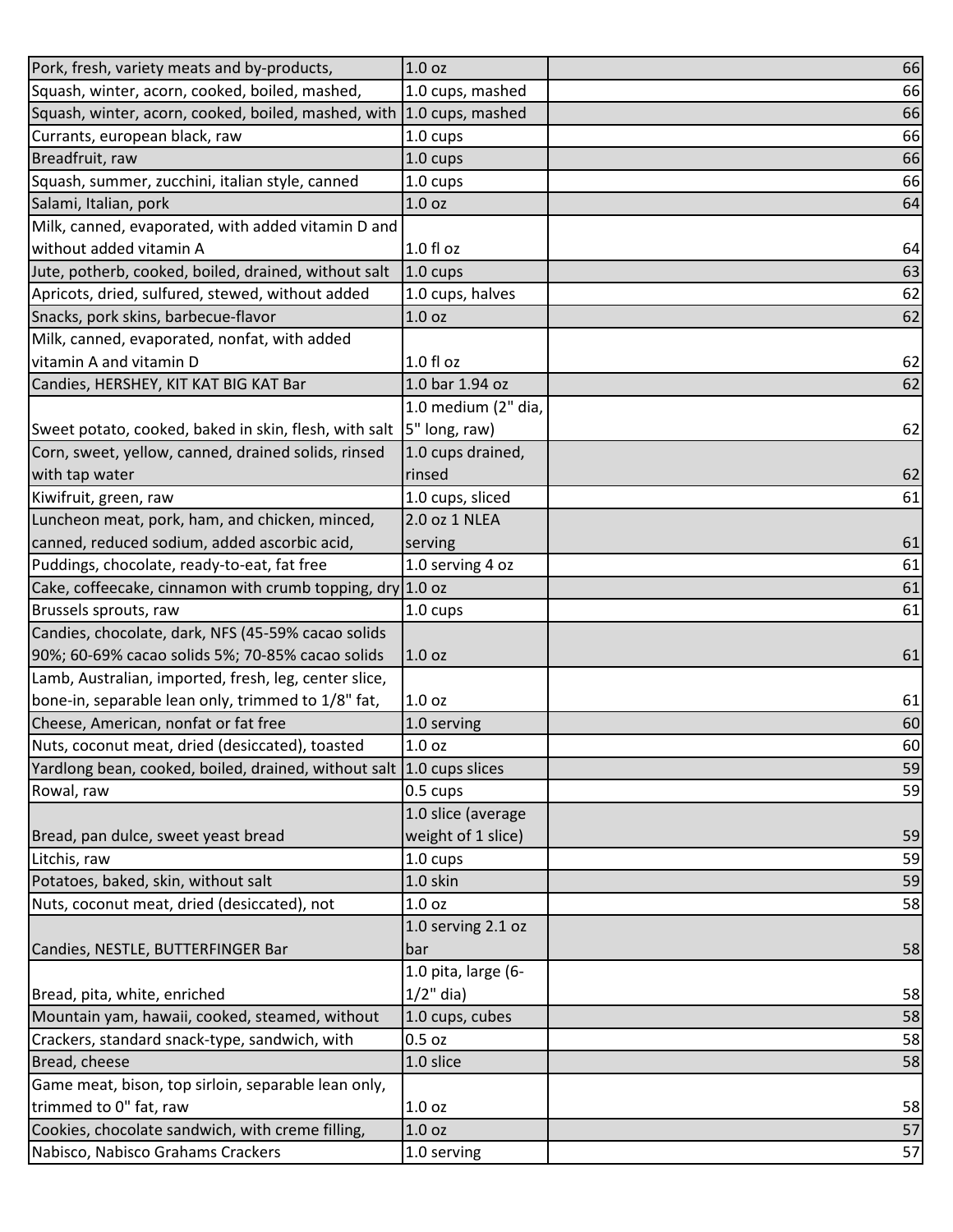| Lamb, Australian, imported, fresh, loin, separable           |                      |    |
|--------------------------------------------------------------|----------------------|----|
| lean only, trimmed to 1/8" fat, raw                          | 1.0 <sub>oz</sub>    | 56 |
| Lamb, Australian, imported, fresh, leg, center slice,        |                      |    |
| bone-in, separable lean and fat, trimmed to 1/8" fat, 1.0 oz |                      | 56 |
|                                                              |                      |    |
| Chocolate-flavored hazelnut spread                           | 1.0 serving 2 TBSP   | 56 |
| Groundcherries, (cape-gooseberries or poha), raw             | $1.0 \text{ cups}$   | 56 |
|                                                              | 0.25 cups (1 NLEA    |    |
| Cereals, CREAM OF RICE, dry                                  | serving)             | 56 |
| Turnip greens, frozen, cooked, boiled, drained,              | 1.0 cups             | 56 |
| Squash, winter, butternut, cooked, baked, without            | 1.0 cups, cubes      | 55 |
| Lamb, Australian, imported, fresh, leg, sirloin half,        |                      |    |
| boneless, separable lean only, trimmed to 1/8" fat,          | 1.0 <sub>oz</sub>    | 55 |
| Beverages, chocolate powder, no sugar added                  | 2.0 tbsp             | 55 |
| Pokeberry shoots, (poke), cooked, boiled, drained,           | 1.0 cups             | 54 |
| Veal, shank (fore and hind), separable lean only, raw 1.0 oz |                      | 54 |
| Lamb, Australian, imported, fresh, leg, whole (shank         |                      |    |
| and sirloin), separable lean only, trimmed to 1/8"           | 1.0 <sub>oz</sub>    | 54 |
| Beets, raw                                                   | $1.0 \text{ cups}$   | 54 |
| Crackers, wheat, sandwich, with cheese filling               | $0.5$ oz             | 54 |
| Lamb, Australian, imported, fresh, leg, shank half,          |                      |    |
| separable lean only, trimmed to 1/8" fat, raw                | 1.0 <sub>oz</sub>    | 54 |
| Veal, shank (fore and hind), separable lean and fat,         | 1.0 <sub>oz</sub>    | 54 |
|                                                              | 1.0 serving 28       |    |
| Candies, dark chocolate coated coffee beans                  | pieces               | 54 |
| Lamb, New Zealand, imported, frozen, leg, whole              |                      |    |
| (shank and sirloin), separable lean and fat, trimmed         | 1.0 <sub>oz</sub>    | 54 |
| Cream, whipped, cream topping, pressurized                   | 1.0 cups             | 53 |
| Cookies, peanut butter sandwich, regular                     | 1.0 oz               | 53 |
| Lamb, Australian, imported, fresh, composite of              |                      |    |
| trimmed retail cuts, separable lean only, trimmed to 1.0 oz  |                      | 53 |
| Soup, chicken with rice, canned, condensed                   | $0.5 \text{ cups}$   | 53 |
| Bologna, pork and turkey, lite                               | 1.0 serving 2 oz     | 53 |
| Cake, snack cakes, creme-filled, sponge                      | 1.0 <sub>oz</sub>    | 52 |
| Bread, protein (includes gluten)                             | 1.0 <sub>oz</sub>    | 52 |
| Turnip greens and turnips, frozen, cooked, boiled,           | 1.0 cups             | 52 |
| Peas, edible-podded, raw                                     | 1.0 cups, chopped    | 52 |
| Bologna, chicken, turkey, pork                               | 1.0 serving          | 52 |
| Candies, HERSHEY'S, ALMOND JOY BITES                         | 18.0 pieces          | 52 |
| Plantains, yellow, baked                                     | 1.0 cups             | 51 |
| Cereals, corn grits, white, regular and quick,               |                      |    |
| enriched, cooked with water, without salt                    | $1.0 \text{ cups}$   | 51 |
| Cereals, corn grits, white, regular and quick,               |                      |    |
| enriched, cooked with water, with salt                       | 1.0 cups             | 51 |
| Tomatoes, red, ripe, canned, stewed                          | 1.0 cups             | 51 |
|                                                              |                      |    |
| Ice creams, vanilla, light, no sugar added                   | 1.0 serving 1/2 cups | 51 |
| Cereals ready-to-eat, QUAKER, QUAKER CRUNCHY                 | 0.75 cups (1 NLEA    |    |
| <b>BRAN</b>                                                  | serving)             | 50 |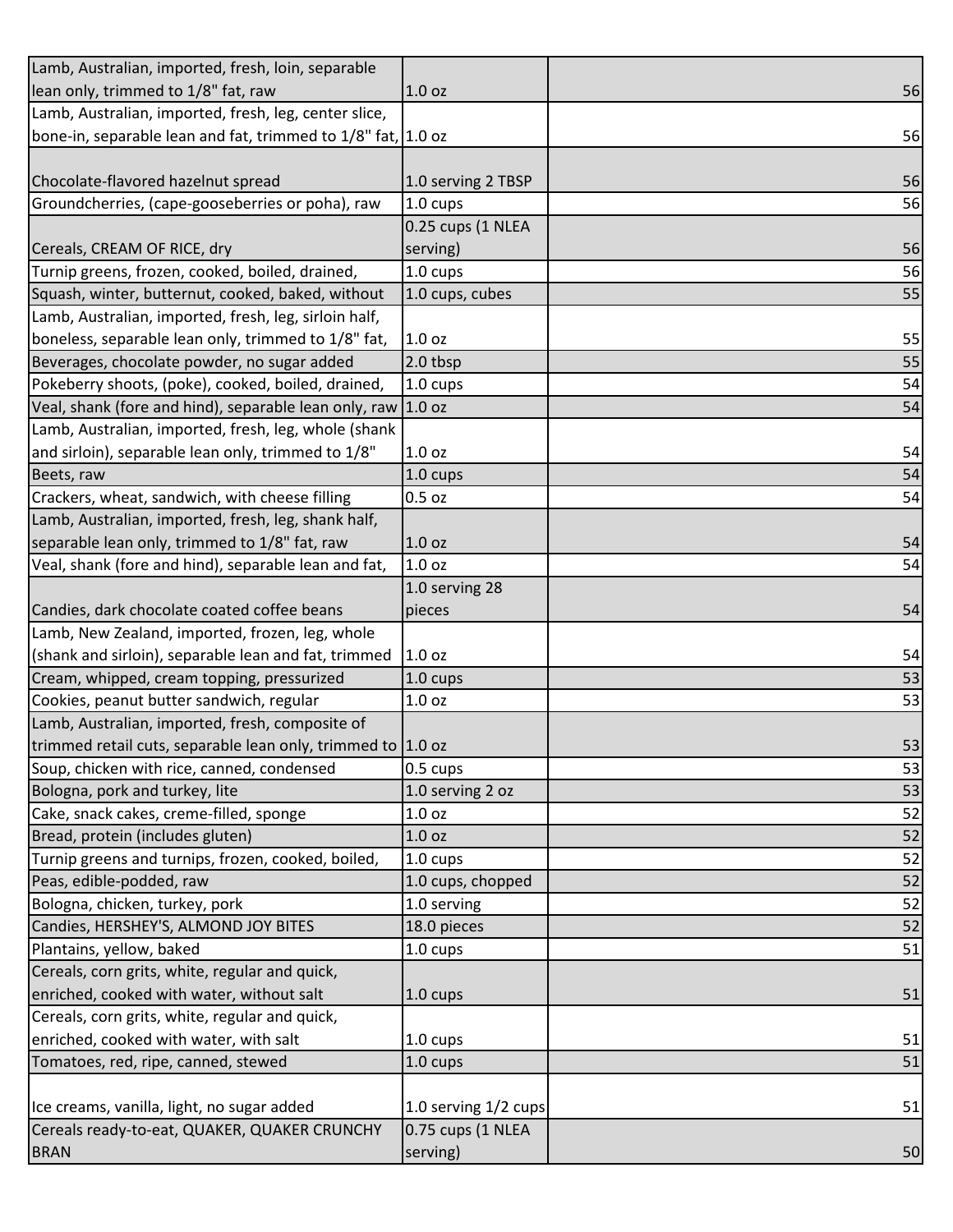| Drumstick pods, raw                                          | 1.0 cups slices      | 50 |
|--------------------------------------------------------------|----------------------|----|
| Cereals ready-to-eat, QUAKER, QUAKER Puffed                  | 1.0 cups (1 NLEA     |    |
| Wheat                                                        | serving)             | 50 |
| Snacks, potato chips, fat-free, made with olestra            | 1.0 <sub>oz</sub>    | 49 |
| Cabbage, chinese (pak-choi), cooked, boiled,                 |                      |    |
| drained, without salt                                        | 1.0 cups, shredded   | 49 |
| Cabbage, chinese (pak-choi), cooked, boiled,                 |                      |    |
| drained, with salt                                           | 1.0 cups, shredded   | 49 |
| Currants, red and white, raw                                 | $1.0 \text{ cups}$   | 49 |
| Crackers, wheat, sandwich, with peanut butter filling 0.5 oz |                      | 49 |
| Sweet potato, canned, syrup pack, drained solids             | $1.0 \text{ cups}$   | 49 |
| Snacks, potato sticks                                        | 1.0 <sub>oz</sub>    | 49 |
| Veal, breast, whole, boneless, separable lean and            | 1.0 <sub>oz</sub>    | 49 |
| Asparagus, cooked, boiled, drained                           | 0.5 cups             | 49 |
| Lamb, Australian, imported, fresh, foreshank,                |                      |    |
| separable lean only, trimmed to 1/8" fat, raw                | 1.0 <sub>oz</sub>    | 48 |
| Lamb, Australian, imported, fresh, shoulder, blade,          |                      |    |
| separable lean only, trimmed to 1/8" fat, raw                | 1.0 <sub>oz</sub>    | 48 |
| Lamb, New Zealand, imported, frozen, foreshank,              |                      |    |
| separable lean and fat, trimmed to 1/8" fat, raw             | 1.0 <sub>oz</sub>    | 48 |
| Vegetable juice cocktail, canned                             | 1.0 cups             | 48 |
| Bread, cornbread, prepared from recipe, made with            |                      |    |
| low fat (2%) milk                                            | 1.0 <sub>oz</sub>    | 48 |
| Lamb, New Zealand, imported, frozen, shoulder,               |                      |    |
| whole (arm and blade), separable lean and fat,               | 1.0 <sub>oz</sub>    | 48 |
| Braunschweiger (a liver sausage), pork                       | 1.0 <sub>oz</sub>    | 48 |
| Noodles, japanese, somen, cooked                             | $1.0 \text{ cups}$   | 48 |
| Snacks, potato chips, fat free, salted                       | 1.0 <sub>oz</sub>    | 47 |
| Egg substitute, powder                                       | 0.35 oz              | 47 |
| Squash, winter, hubbard, baked, with salt                    | 1.0 cups, cubes      | 47 |
|                                                              | 1.0 unit (yield from |    |
| Chicken, broilers or fryers, drumstick, meat only,           | 1 lb ready-to-cook   |    |
| cooked, fried                                                | chicken)             | 46 |
| Onions, raw                                                  | 1.0 cups, chopped    | 46 |
| Asparagus, canned, regular pack, solids and liquids          | 0.5 cups             | 46 |
| Soup, beef noodle, canned, condensed                         | 0.5 cups             | 46 |
| Snacks, potato chips, made from dried potatoes,              | 1.0 <sub>oz</sub>    | 46 |
| Lamb, shoulder, blade, separable lean and fat,               |                      |    |
| trimmed to 1/8" fat, choice, raw                             | 1.0 <sub>oz</sub>    | 46 |
| Tomato juice, canned, without salt added                     | 1.0 cups             | 46 |
| Tomato juice, canned, with salt added                        | 1.0 cups             | 46 |
| Noodles, japanese, somen, dry                                | 2.0 oz               | 46 |
| Beverages, almond milk, chocolate, ready-to-drink            | 8.0 fl oz            | 46 |
|                                                              | 1.0 unit (yield from |    |
|                                                              | 1 lb ready-to-cook   |    |
| Chicken, broilers or fryers, giblets, raw                    | chicken)             | 45 |
|                                                              |                      |    |
| Blackberries, frozen, unsweetened                            | 1.0 cups, unthawed   | 45 |
| Carrots, raw                                                 | 1.0 cups chopped     | 45 |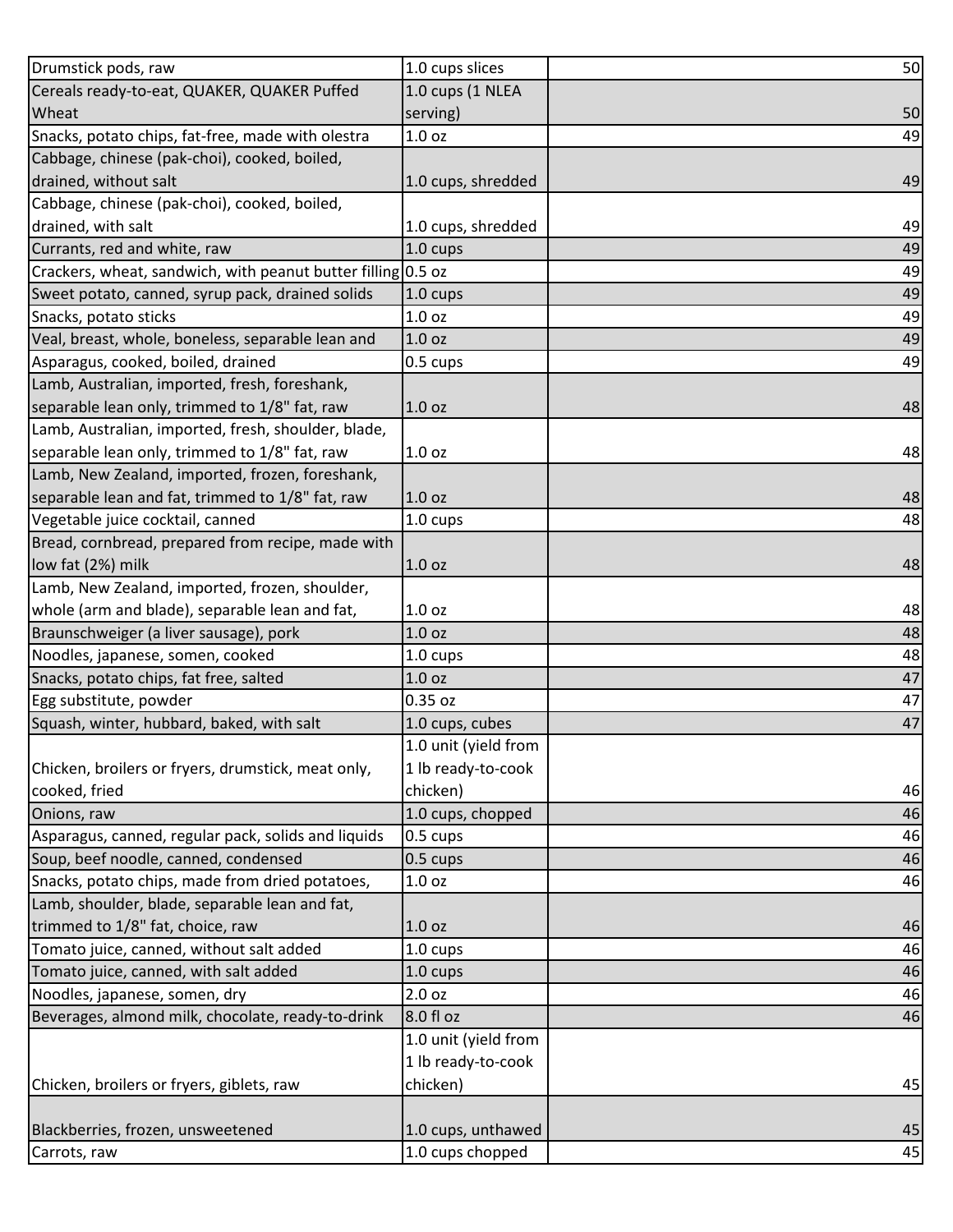| Lamb, Australian, imported, fresh, foreshank,        |                     |    |
|------------------------------------------------------|---------------------|----|
| separable lean and fat, trimmed to 1/8" fat, raw     | 1.0 <sub>oz</sub>   | 45 |
| Blueberries, wild, canned, heavy syrup, drained      | 1.0 cups            | 45 |
| Lamb, Australian, imported, fresh, shoulder, whole   |                     |    |
| (arm and blade), separable lean and fat, trimmed to  | 1.0 oz              | 44 |
| Cookies, peanut butter, commercially prepared,       | 1.0 <sub>oz</sub>   | 44 |
| Grapes, canned, thompson seedless, water pack,       | 1.0 cups            | 44 |
| Cookies, peanut butter sandwich, special dietary     | 1.0 <sub>oz</sub>   | 44 |
| Crackers, rye, wafers, seasoned                      | 0.5 oz              | 44 |
| Cereals ready-to-eat, POST HONEY BUNCHES OF          | 0.75 cups (1 NLEA   |    |
| OATS with cinnamon bunches                           | serving)            | 44 |
|                                                      | 3.0 tbsp (1 NLEA    |    |
| Cereals, MALT-O-MEAL, chocolate, dry                 | serving)            | 43 |
| Cereals, CREAM OF WHEAT, instant, prepared with      |                     |    |
| water, without salt                                  | 1.0 cups            | 43 |
| Bread, cracked-wheat                                 | 1.0 <sub>oz</sub>   | 43 |
| Potatoes, flesh and skin, raw                        | 0.5 cups, diced     | 43 |
| Hyacinth-beans, immature seeds, cooked, boiled,      |                     |    |
| drained, without salt                                | 1.0 cups            | 43 |
| Purslane, cooked, boiled, drained, without salt      | 1.0 cups            | 43 |
| Lamb, Australian, imported, fresh, shoulder, blade,  |                     |    |
| separable lean and fat, trimmed to 1/8" fat, raw     | 1.0 <sub>oz</sub>   | 43 |
| Fish, cisco, smoked                                  | 1.0 <sub>oz</sub>   | 43 |
| Bread, reduced-calorie, wheat                        | 1.0 <sub>oz</sub>   | 42 |
|                                                      | 1.0 cups (1 NLEA    |    |
| Cereals ready-to-eat, POST, Honeycomb Cereal         | serving)            | 42 |
| Turnip greens, cooked, boiled, drained, without salt | 1.0 cups, chopped   | 42 |
| Beverages, Orange drink, breakfast type, with juice  |                     |    |
| and pulp, frozen concentrate                         | 1.0 fl oz           | 42 |
| Cereals, CREAM OF RICE, cooked with water, with      | 1.0 cups            | 41 |
|                                                      | 1.0 serving 2.13 oz |    |
| Candies, MARS SNACKFOOD US, 3 MUSKETEERS Bar         | bar                 | 41 |
|                                                      | 1.0 cups sections,  |    |
| Grapefruit, raw, pink and red, all areas             | with juice          | 41 |
| Water convolvulus, cooked, boiled, drained, with     | 1.0 cups, chopped   | 41 |
| Snacks, potato chips, barbecue-flavor                | 1.0 <sub>oz</sub>   | 41 |
|                                                      |                     |    |
| Cardoon, raw                                         | 1.0 cups, shredded  | 41 |
| Tomatoes, red, ripe, canned, packed in tomato juice  | $1.0 \text{ cups}$  | 41 |
| Beverages, Energy drink, AMP, sugar free             | 8.0 fl oz           | 41 |
| Turnips, frozen, cooked, boiled, drained, without    | 1.0 cups            | 41 |
| Cake, shortcake, biscuit-type, prepared from recipe  | 1.0 <sub>oz</sub>   | 41 |
| Gooseberries, raw                                    | 1.0 cups            | 40 |
| Bread, stuffing, dry mix                             | 1.0 <sub>oz</sub>   | 40 |
| Bread, oat bran                                      | 1.0 <sub>oz</sub>   | 40 |
| Onions, sweet, raw                                   | 1.0 NLEA serving    | 40 |
|                                                      | 0.33 package (10    |    |
| Okra, frozen, unprepared                             | oz)                 | 40 |
| Bacon and beef sticks                                | 1.0 oz              | 40 |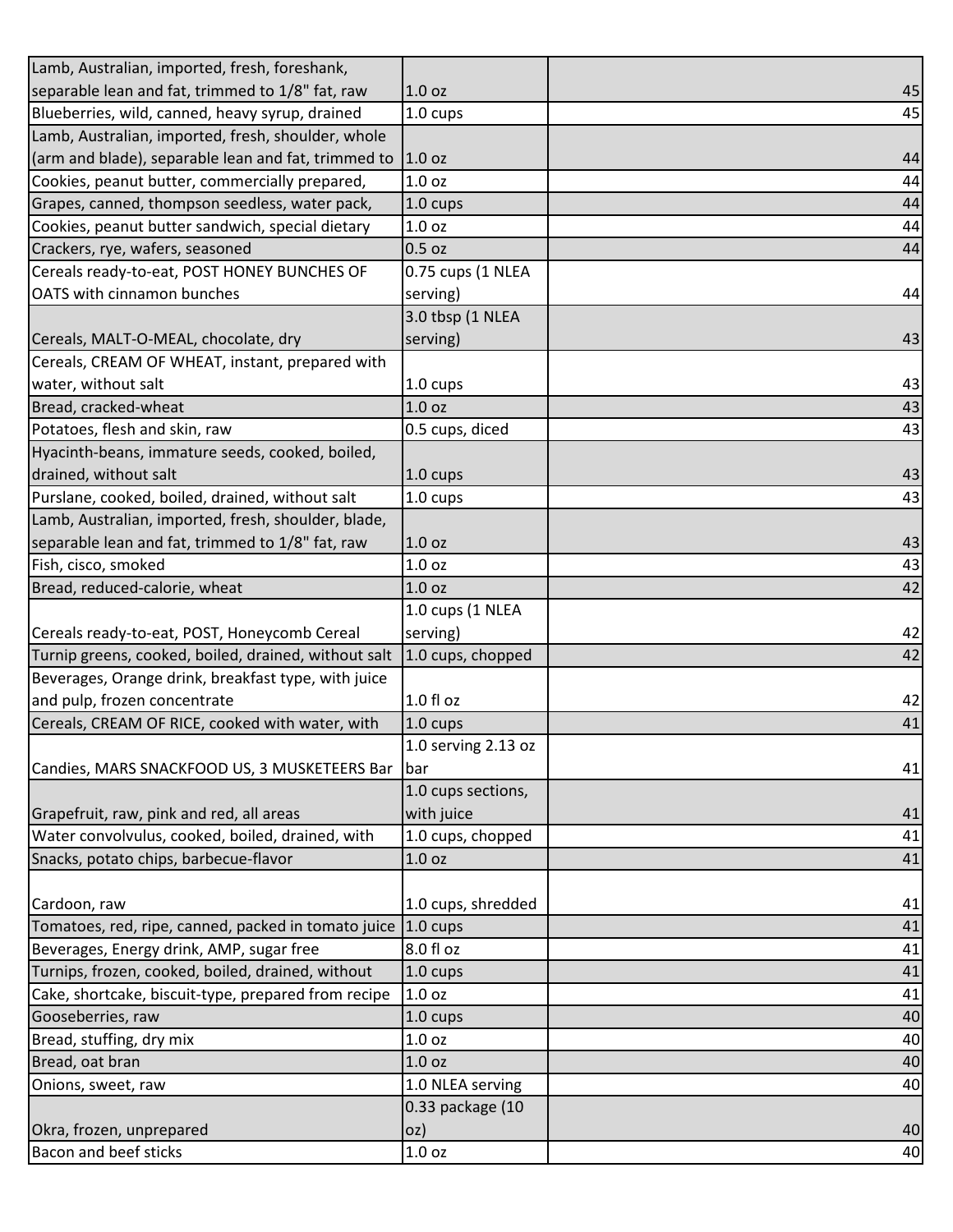| Crackers, standard snack-type, regular               | 5.0 crackers         | 40 |
|------------------------------------------------------|----------------------|----|
| Cauliflower, green, raw                              | 1.0 cups             | 40 |
| Beans, snap, green, frozen, cooked, boiled, drained  | $1.0 \text{ cups}$   | 39 |
| Cheese, neufchatel                                   | 1.0 <sub>oz</sub>    | 39 |
| Cookies, oatmeal, commercially prepared, regular     | 1.0 <sub>oz</sub>    | 39 |
| Tangerines, (mandarin oranges), raw                  | 1.0 cups, sections   | 39 |
| Crackers, standard snack-type, sandwich, with        | 0.5 oz               | 39 |
| Bread, oatmeal, toasted                              | 1.0 <sub>oz</sub>    | 39 |
| Cake, sponge, commercially prepared                  | 1.0 <sub>oz</sub>    | 39 |
| Toaster pastries, fruit, toasted (include apple,     |                      |    |
| blueberry, cherry, strawberry)                       | 1.0 pastry           | 39 |
|                                                      |                      |    |
| Loganberries, frozen                                 | 1.0 cups, unthawed   | 38 |
| Cress, garden, raw                                   | 1.0 cups             | 38 |
|                                                      | 0.12 pie 1 pie (1/8  |    |
| Pie, Dutch Apple, Commercially Prepared              | of 9" pie)           | 38 |
| Pork sausage, link/patty, fully cooked, unheated     | 1.0 link             | 38 |
| Snacks, crisped rice bar, chocolate chip             | 1.0 bar $(1 oz)$     | 38 |
| Celery, cooked, boiled, drained, without salt        | 1.0 cups, diced      | 38 |
| Barbecue loaf, pork, beef                            | 1.0 <sub>oz</sub>    | 37 |
| Cookies, chocolate wafers                            | 1.0 <sub>oz</sub>    | 37 |
| Snacks, potato chips, made from dried potatoes, fat- |                      |    |
| free, made with olestra                              | 1.0 <sub>oz</sub>    | 37 |
| Cookies, brownies, prepared from recipe              | 1.0 <sub>oz</sub>    | 37 |
| Bread, wheat                                         | 1.0 slice            | 37 |
|                                                      |                      |    |
| Garlic bread, frozen                                 | 1.0 slice presliced  | 37 |
| Oranges, raw, with peel                              | 1.0 cups             | 37 |
| Cherries, sweet, canned, water pack, solids and      | 1.0 cups, pitted     | 37 |
| Soup, cream of celery, canned, prepared with equal   | $1.0 \text{ cups}$   | 37 |
| Candies, NESTLE, 100 GRAND Bar                       | 1.0 bar $(1.5 oz)$   | 37 |
| Beets, canned, regular pack, solids and liquids      | $1.0 \text{ cups}$   | 37 |
| Croissants, cheese                                   | 1.0 <sub>oz</sub>    | 37 |
| Chicory roots, raw                                   | 1.0 root             | 37 |
| Bologna, pork, turkey and beef                       | 1.0 <sub>oz</sub>    | 36 |
| Milk shakes, thick chocolate                         | $1.0 f$ l oz         | 36 |
| Snacks, corn-based, extruded, puffs or twists,       | 1.0 oz crunchy       |    |
| cheese-flavor                                        | (about 21 pieces)    | 36 |
| Bread, french or vienna, toasted (includes           | 1.0 <sub>oz</sub>    | 36 |
|                                                      |                      |    |
| Boysenberries, frozen, unsweetened                   | 1.0 cups, unthawed   | 36 |
| Bread, rye                                           | 1.0 <sub>oz</sub>    | 35 |
| Snacks, pretzels, hard, whole-wheat including both   |                      |    |
| salted and unsalted                                  | 1.0 <sub>oz</sub>    | 35 |
| Rice noodles, cooked                                 | 1.0 cups             | 35 |
|                                                      |                      |    |
| Soup, tomato, canned, condensed, reduced sodium      | 1.0 serving 1/2 cups | 35 |
| Carrots, canned, regular pack, drained solids        | 1.0 cups, sliced     | 35 |
| Parmesan cheese topping, fat free                    | 1.0 tablespoon       | 35 |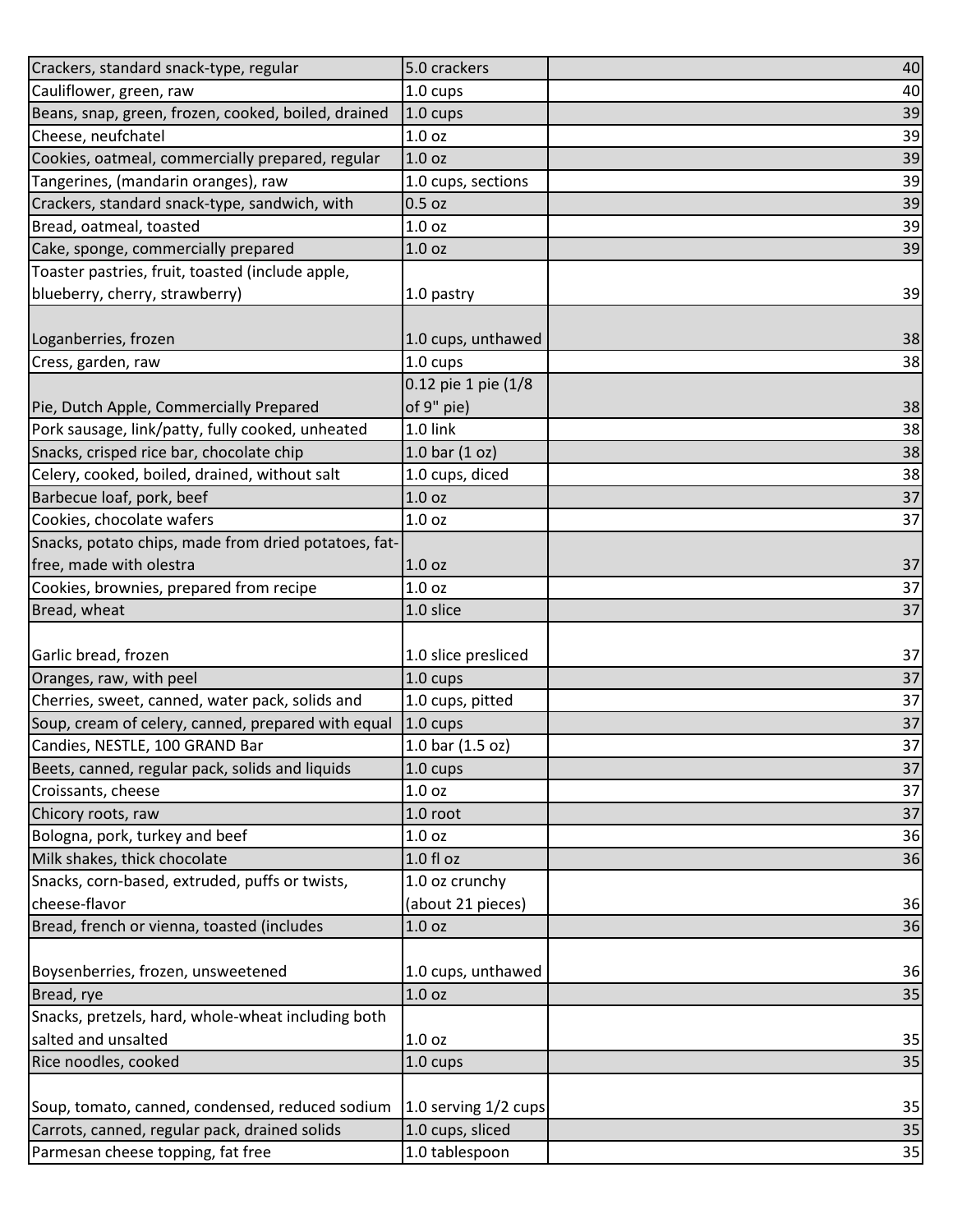| Mung beans, mature seeds, sprouted, cooked,                 |                      |    |
|-------------------------------------------------------------|----------------------|----|
| boiled, drained, without salt                               | $1.0 \text{ cups}$   | 35 |
| Cookies, oatmeal, commercially prepared, special            | 1.0 <sub>oz</sub>    | 35 |
| Bread, reduced-calorie, white                               | 1.0 <sub>oz</sub>    | 34 |
| Snacks, rice cakes, brown rice, buckwheat                   | 1.0 cake             | 34 |
| Okra, frozen, cooked, boiled, drained, without salt         | 0.5 cups slices      | 34 |
|                                                             | 0.75 cups (1 NLEA    |    |
| Cereals ready-to-eat, BARBARA'S PUFFINS, original           | serving)             | 34 |
| Lime juice, raw                                             | $1.0 \text{ cups}$   | 34 |
| Squash, winter, butternut, frozen, cooked, boiled,          | 1.0 cups, mashed     | 34 |
| Cookies, chocolate sandwich, with creme filling,            | 3.0 cookie           | 33 |
| Snacks, rice cakes, brown rice, multigrain                  | 1.0 cake             | 33 |
| Squash, winter, hubbard, cooked, boiled, mashed,            | 1.0 cups, mashed     | 33 |
| Squash, winter, hubbard, cooked, boiled, mashed,            | 1.0 cups, mashed     | 33 |
| Cookies, oatmeal, refrigerated dough, baked                 | 1.0 <sub>oz</sub>    | 33 |
| Cereals, corn grits, yellow, regular and quick,             |                      |    |
| enriched, cooked with water, without salt                   | $1.0 \text{ cups}$   | 33 |
| Bread, irish soda, prepared from recipe                     | 1.0 <sub>oz</sub>    | 32 |
| Cookies, oatmeal, with raisins                              | 1.0 <sub>oz</sub>    | 32 |
| Candies, fudge, chocolate, with nuts, prepared-from-1.0 oz  |                      | 32 |
| Bread, stuffing, cornbread, dry mix                         | 1.0 <sub>oz</sub>    | 32 |
| Dessert topping, powdered                                   | 1.0 <sub>oz</sub>    | 32 |
| Soup, cream of shrimp, canned, prepared with equal 1.0 cups |                      | 32 |
| Syrups, table blends, pancake, with 2% maple, with          |                      |    |
| added potassium                                             | $1.0 \text{ cups}$   | 32 |
| Soup, beef broth, bouillon, consomme, prepared              |                      |    |
| with equal volume water                                     | 1.0 cups (8 fl oz)   | 31 |
| Potatoes, boiled, cooked without skin, flesh, with          | 0.5 cups             | 31 |
| Potatoes, boiled, cooked without skin, flesh,               | 0.5 cups             | 31 |
| Apricots, canned, heavy syrup pack, with skin, solids       | 1.0 cups, halves     | 31 |
| Mushrooms, Chanterelle, raw                                 | $1.0 \text{ cups}$   | 31 |
| Danish pastry, cheese                                       | 1.0 <sub>oz</sub>    | 31 |
|                                                             | 1.0 cups sections,   |    |
|                                                             | without              |    |
| Oranges, raw, California, valencias                         | membranes            | 31 |
|                                                             | 11.0 crackers (1     |    |
| Crackers, cream, Gamesa Sabrosas                            | <b>NLEA</b> serving) | 30 |
| Danish pastry, cinnamon, enriched                           | 1.0 <sub>oz</sub>    | 30 |
| Soup, cream of mushroom, canned, condensed                  | $0.5 \text{ cups}$   | 30 |
| Blackberry juice, canned                                    | 1.0 cups             | 30 |
| Potatoes, french fried, cottage-cut, salt not added in      |                      |    |
| processing, frozen, as purchased                            | 10.0 strips          | 30 |
| Grapefruit, sections, canned, juice pack, solids and        | $1.0 \text{ cups}$   | 30 |
| Croissants, butter                                          | 1.0 <sub>oz</sub>    | 30 |
| Cake, cherry fudge with chocolate frosting                  | 1.0 <sub>oz</sub>    | 30 |
| Cracker, meal                                               | 1.0 <sub>oz</sub>    | 29 |
| Cookies, oatmeal, refrigerated dough                        | 1.0 <sub>oz</sub>    | 29 |
| Bread, white, commercially prepared, toasted                | 1.0 <sub>oz</sub>    | 29 |
| Broccoli raab, raw                                          | 1.0 cups chopped     | 29 |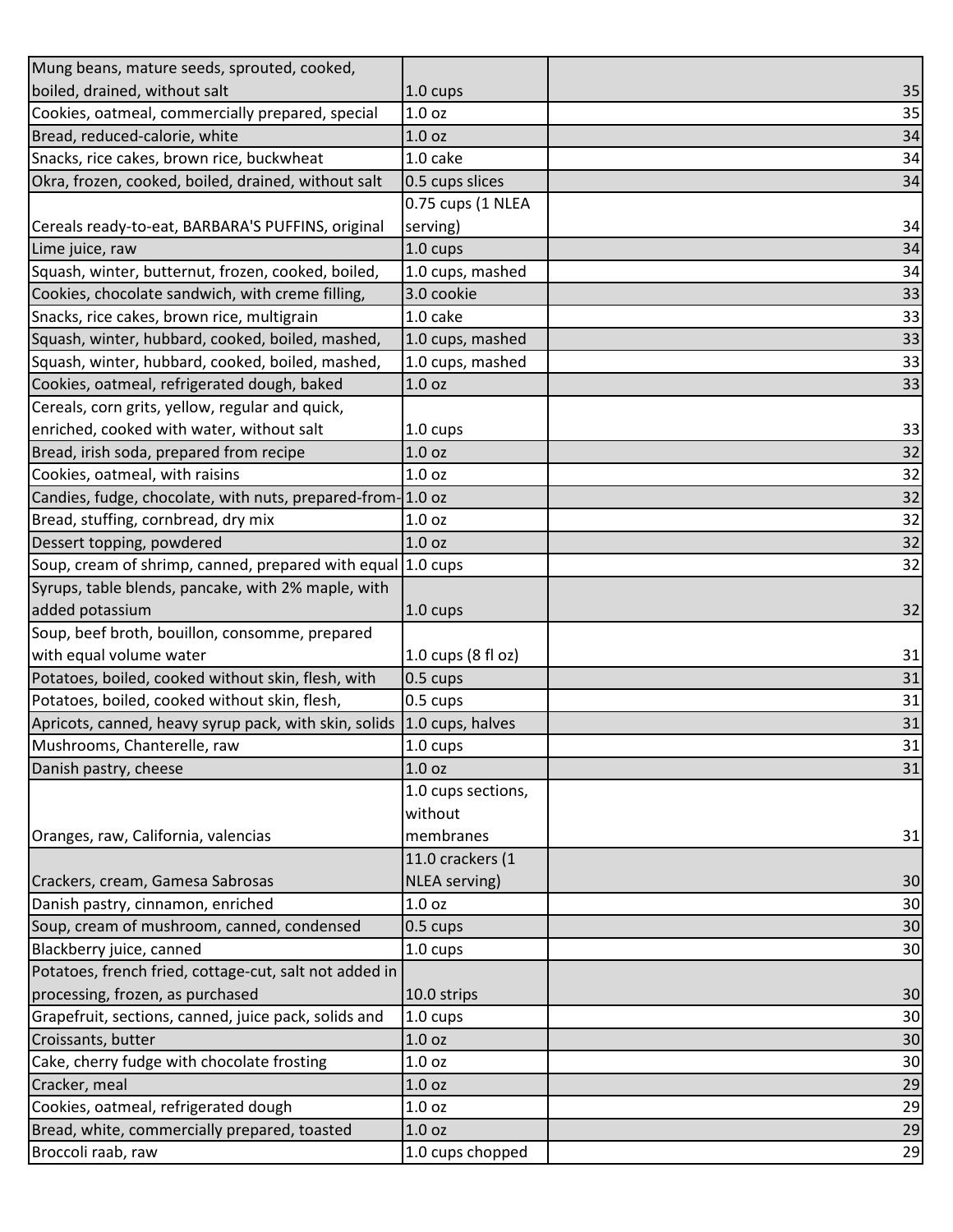|                                                       | 1.0 cups, with pits, |    |
|-------------------------------------------------------|----------------------|----|
| Cherries, sweet, raw                                  | yields               | 29 |
| Veal, breast, separable fat, cooked                   | 1.0 <sub>oz</sub>    | 29 |
| Bread, white wheat                                    | 1.0 slice            | 29 |
|                                                       | 1.0 cups $(1/2"$     |    |
| Balsam-pear (bitter gourd), pods, raw                 | pieces)              | 29 |
| Peaches, canned, extra heavy syrup pack, solids and   | 1.0 cups, halves or  |    |
| liquids                                               | slices               | 29 |
| Snacks, rice cakes, brown rice, corn                  | 1.0 cake             | 29 |
| Cream, fluid, half and half                           | 1.0 fl oz            | 29 |
|                                                       | 1.0 mini bagel (2-   |    |
| Bagels, oat bran                                      | $1/2$ " dia)         | 29 |
|                                                       | 1.0 fruit (2-1/2"    |    |
| Persimmons, japanese, raw                             | dia)                 | 29 |
| Soup, cream of chicken, canned, condensed,            | 0.5 cups             | 29 |
| Apricots, canned, heavy syrup, drained                | 1.0 cups, halves     | 28 |
| Crackers, cheese, regular                             | 0.5 oz               | 28 |
| Bread, reduced-calorie, oatmeal                       | 1.0 <sub>oz</sub>    | 28 |
| Syrups, table blends, pancake                         | 1.0 cups             | 28 |
| Cookies, sugar, commercially prepared, regular        | 1.0 <sub>oz</sub>    | 28 |
| Turnip greens, frozen, cooked, boiled, drained, with  | $0.5 \text{ cups}$   | 28 |
|                                                       | 1.0 cups, halves or  |    |
| Peaches, canned, light syrup pack, solids and liquids | slices               | 28 |
| Cream, fluid, light (coffee cream or table cream)     | 1.0 fl oz            | 28 |
|                                                       | 0.75 cups (1 NLEA    |    |
| Cereals ready-to-eat, POST, COCOA PEBBLES             | serving)             | 28 |
| Grapefruit juice, white, canned, sweetened            | 1.0 cups             | 28 |
| Crackers, saltines, whole wheat (includes multi-      | 1.0 serving          | 27 |
| Pomegranate juice, bottled                            | 1.0 cups             | 27 |
| Infant formula, ABBOTT NUTRITION, SIMILAC, For        |                      |    |
| Spit Up, powder, with ARA and DHA                     | 1.0 scoop            | 27 |
| Fruit cocktail, (peach and pineapple and pear and     |                      |    |
| grape and cherry), canned, heavy syrup, solids and    | 1.0 cups             | 27 |
| Cookies, molasses                                     | 1.0 <sub>oz</sub>    | 27 |
| Cake, cheesecake, commercially prepared               | 1.0 <sub>oz</sub>    | 26 |
|                                                       |                      |    |
|                                                       | 1.0 wing, bone and   |    |
|                                                       | skin removed (yield  |    |
|                                                       | from 1 lb ready-to-  |    |
| Chicken, broilers or fryers, wing, meat only, raw     | cook chicken)        | 26 |
| Pie, banana cream, prepared from recipe               | 1.0 <sub>oz</sub>    | 26 |
| Crackers, melba toast, rye (includes pumpernickel)    | 0.5 oz               | 26 |
| Cookies, sugar wafers with creme filling, regular     | 3.0 cookies          | 26 |
|                                                       | 0.33 package (10     |    |
| Collards, frozen, chopped, unprepared                 | oz)                  | 26 |
| Boysenberries, canned, heavy syrup                    | 1.0 cups             | 26 |
| Cherries, sour, red, canned, light syrup pack, solids | 1.0 cups             | 25 |
| Soup, chicken gumbo, canned, condensed                | 0.5 cups (4 fl oz)   | 25 |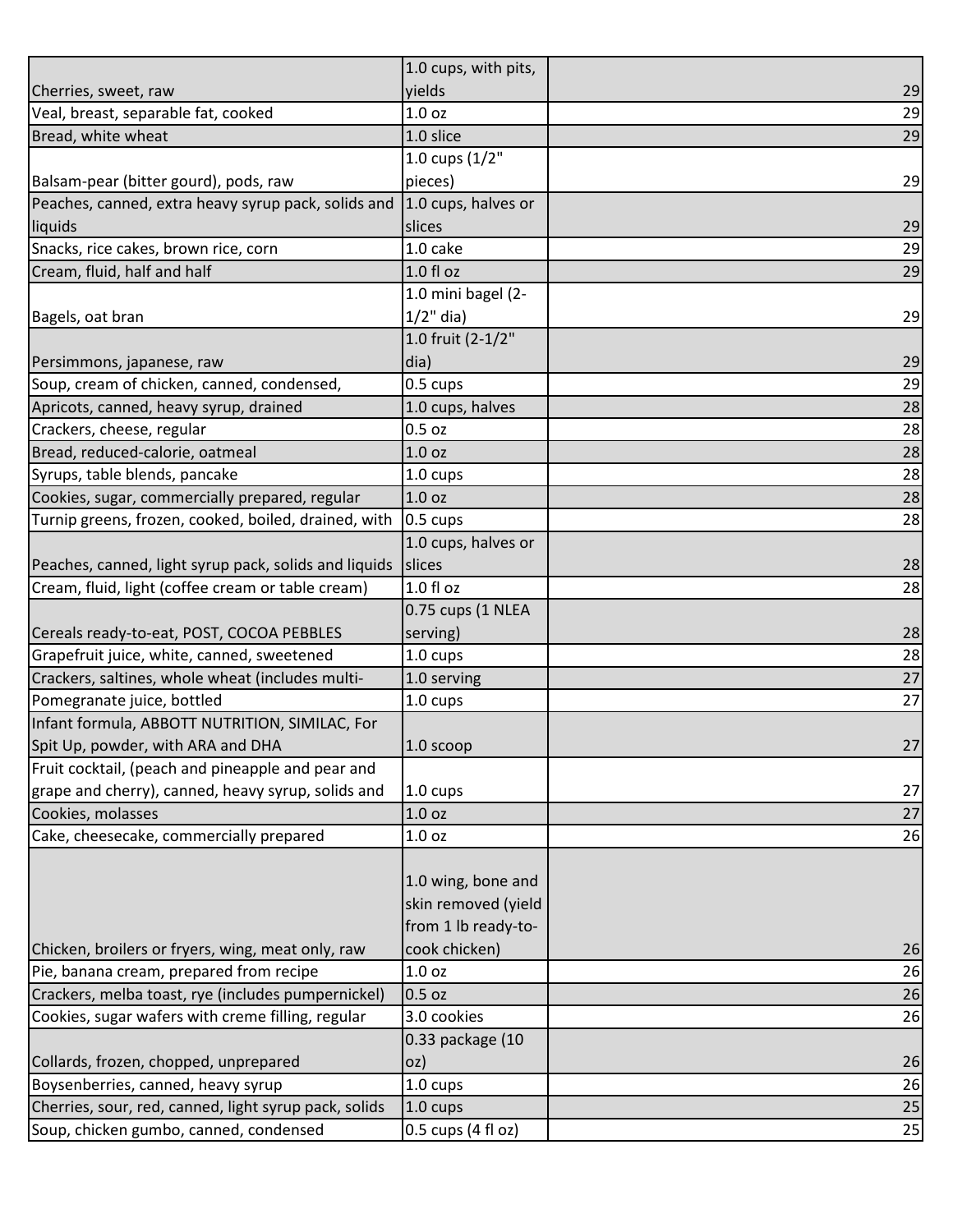| Chicken breast, oven-roasted, fat-free, sliced             | 1.0 serving 2 slices | 25 |
|------------------------------------------------------------|----------------------|----|
| Egg, whole, cooked, omelet                                 | 1.0 tbsp             | 25 |
| Cherries, sour, red, frozen, unsweetened (Includes         |                      |    |
| foods for USDA's Food Distribution Program)                | 1.0 cups, unthawed   | 25 |
| Figs, canned, water pack, solids and liquids               | $1.0 \text{ cups}$   | 25 |
| Cookies, peanut butter, commercially prepared, soft-1.0 oz |                      | 25 |
| Carrots, canned, no salt added, solids and liquids         | 0.5 cups slices      | 25 |
| Grapefruit, sections, canned, water pack, solids and       | $1.0 \text{ cups}$   | 24 |
|                                                            | 1.0 cups, halves or  |    |
| Peaches, canned, water pack, solids and liquids            | slices               | 24 |
| Cookies, shortbread, commercially prepared, pecan          | 1.0 <sub>oz</sub>    | 24 |
| POPEYES, Coleslaw                                          | 1.0 package          | 24 |
| Frostings, coconut-nut, ready-to-eat                       | 0.08 package         | 24 |
| Arrowhead, cooked, boiled, drained, without salt           | 1.0 medium           | 24 |
| Radishes, raw                                              | 1.0 cups slices      | 23 |
| Mountain yam, hawaii, raw                                  | 0.5 cups, cubes      | 23 |
| Mangos, raw                                                | 1.0 cups pieces      | 23 |
| Muffins, English, mixed-grain (includes granola)           | 1.0 <sub>oz</sub>    | 23 |
| Cookies, chocolate chip, refrigerated dough                | 1.0 serving          | 23 |
|                                                            | 0.5 cups, chopped    |    |
| Turnip greens, frozen, unprepared                          | or diced             | 22 |
| Bagels, plain, enriched, with calcium propionate           | 1.0 mini bagel (2-   |    |
| (includes onion, poppy, sesame), toasted                   | $1/2$ " dia)         | 22 |
| Fruit salad, (peach and pear and apricot and               |                      |    |
| pineapple and cherry), canned, water pack, solids          | $1.0 \text{ cups}$   | 22 |
|                                                            |                      |    |
| Cabbage, chinese (pe-tsai), raw                            | 1.0 cups, shredded   | 22 |
|                                                            | 0.33 package (10     |    |
| Onions, frozen, whole, unprepared                          | oz)                  | 22 |
| Crackers, rusk toast                                       | 0.5 oz               | 22 |
| Cookies, chocolate chip, commercially prepared,            | 1.0 serving 3        |    |
| regular, lower fat                                         | cookies              | 21 |
| Infant formula, MEAD JOHNSON, ENFAMIL,                     |                      |    |
| Premature, with iron, 24 calories, ready-to-feed           | $1.0 f$ l oz         | 21 |
| Infant formula, GERBER, GOOD START 2 Soy, with             | 1.0 fl oz            | 21 |
| Infant Formula, GERBER GOOD START 2, GENTLE                | 1.0 fl oz            | 21 |
| Cake, coffeecake, creme-filled with chocolate              | 1.0 <sub>oz</sub>    | 21 |
| Cookies, vanilla sandwich with creme filling               | 1.0 <sub>oz</sub>    | 21 |
| Carrots, frozen, unprepared (Includes foods for            |                      |    |
| <b>USDA's Food Distribution Program)</b>                   | 0.5 cups slices      | 21 |
| Leeks, (bulb and lower leaf-portion), cooked, boiled,      |                      |    |
| drained, without salt                                      | $1.0$ leek           | 21 |
|                                                            | 0.33 package (10     |    |
| Onions, frozen, chopped, unprepared                        | oz)                  | 21 |
| Candies, truffles, prepared-from-recipe                    | 1.0 piece            | 21 |
| Snacks, corn-based, extruded, onion-flavor                 | 1.0 <sub>oz</sub>    | 20 |
| Lamb, Australian, imported, fresh, separable fat,          | 1.0 <sub>oz</sub>    | 20 |
| Croutons, seasoned                                         | 0.5 oz               | 20 |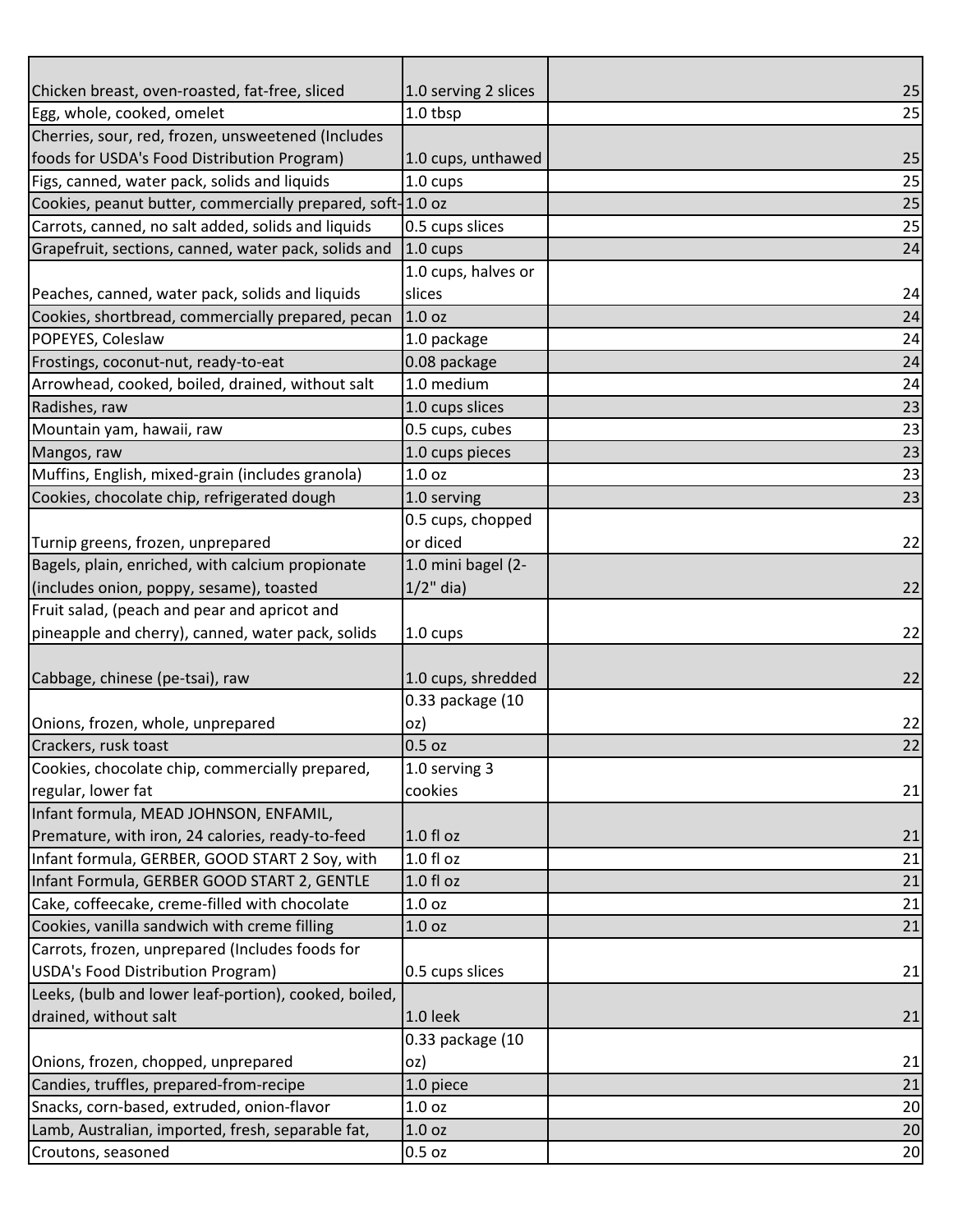| Cookies, chocolate sandwich, with extra creme        | 1.0 <sub>oz</sub>  | 20 |
|------------------------------------------------------|--------------------|----|
| Lemon juice, raw                                     | 1.0 cups           | 20 |
| Kale, frozen, unprepared                             | 1.0 cups           | 19 |
| Beverages, almond milk, sweetened, vanilla flavor,   | 8.0 fl oz          | 19 |
| Purslane, raw                                        | 1.0 cups           | 19 |
| Candies, TWIZZLERS CHERRY BITES                      | 18.0 pieces        | 19 |
| Nuts, chestnuts, chinese, boiled and steamed         | 1.0 <sub>oz</sub>  | 19 |
| Cookies, shortbread, commercially prepared, plain    | 1.0 <sub>oz</sub>  | 19 |
| Peppers, pasilla, dried                              | 1.0 pepper         | 19 |
| Nuts, coconut cream, raw (liquid expressed from      | 1.0 tbsp           | 18 |
| Cookies, fig bars                                    | 1.0 <sub>oz</sub>  | 18 |
| Pears, canned, light syrup pack, solids and liquids  | 1.0 cups, halves   | 18 |
| Candies, MOUNDS Candy Bar                            | 1.0 bar snack size | 17 |
| Pears, raw                                           | 1.0 cups, slices   | 17 |
| Spices, mustard seed, ground                         | $1.0$ tsp          | 17 |
| Croissants, apple                                    | 1.0 <sub>oz</sub>  | 16 |
| Croutons, plain                                      | 0.5 oz             | 16 |
| Cookies, brownies, dry mix, sugar free               | 1.0 <sub>oz</sub>  | 16 |
| Blueberries, frozen, sweetened                       | 1.0 cups, thawed   | 16 |
|                                                      | 1.0 cups sections, |    |
| Grapefruit, raw, white, Florida                      | with juice         | 16 |
| Puddings, chocolate, ready-to-eat                    | 1.0 <sub>oz</sub>  | 16 |
| Carambola, (starfruit), raw                          | 1.0 cups, cubes    | 16 |
| Frostings, glaze, chocolate, prepared-from-recipe,   |                    |    |
| with butter, NFSMI Recipe No. C-32                   | 2.0 tablespoon     | 16 |
| Popcorn, sugar syrup/caramel, fat-free               | 1.0 <sub>oz</sub>  | 16 |
| Beet greens, raw                                     | 1.0 cups           | 16 |
| Cheese, cream                                        | 1.0 tbsp           | 16 |
| Onions, dehydrated flakes                            | 1.0 tbsp           | 15 |
| Infant formula, ABBOTT NUTRITION, SIMILAC, Expert    |                    |    |
| Care, Diarrhea, ready- to- feed with ARA and DHA     | 1.0 fl oz          | 15 |
| Fruit cocktail, (peach and pineapple and pear and    |                    |    |
| grape and cherry), canned, extra light syrup, solids | $0.5 \text{ cups}$ | 15 |
| Applesauce, canned, sweetened, without salt          | 1.0 cups           | 15 |
| Spinach, raw                                         | $1.0 \text{ cups}$ | 15 |
| Papayas, raw                                         | 1.0 cups 1" pieces | 14 |
| Cream, sour, reduced fat, cultured                   | 1.0 tbsp           | 14 |
| Gravy, brown instant, dry                            | 1.0 serving        | 14 |
| Cookies, chocolate chip, commercially prepared,      |                    |    |
| regular, higher fat, enriched                        | 1.0 cookie         | 14 |
| Apples, frozen, unsweetened, unheated (Includes      |                    |    |
| foods for USDA's Food Distribution Program)          | 1.0 cups slices    | 14 |
| Chicory, witloof, raw                                | 1.0 head           | 14 |
| Cereals ready-to-eat, rice, puffed, fortified        | $1.0 \text{ cups}$ | 14 |
| Dessert topping, pressurized                         | $1.0 \text{ cups}$ | 13 |
| Pie, fried pies, fruit                               | 1.0 <sub>oz</sub>  | 12 |
| Apples, raw, without skin                            | 1.0 cups slices    | 12 |
| Spices, caraway seed                                 | $1.0$ tsp          | 12 |
| Cereals, CREAM OF WHEAT, instant, dry                | 1.0 tbsp           | 12 |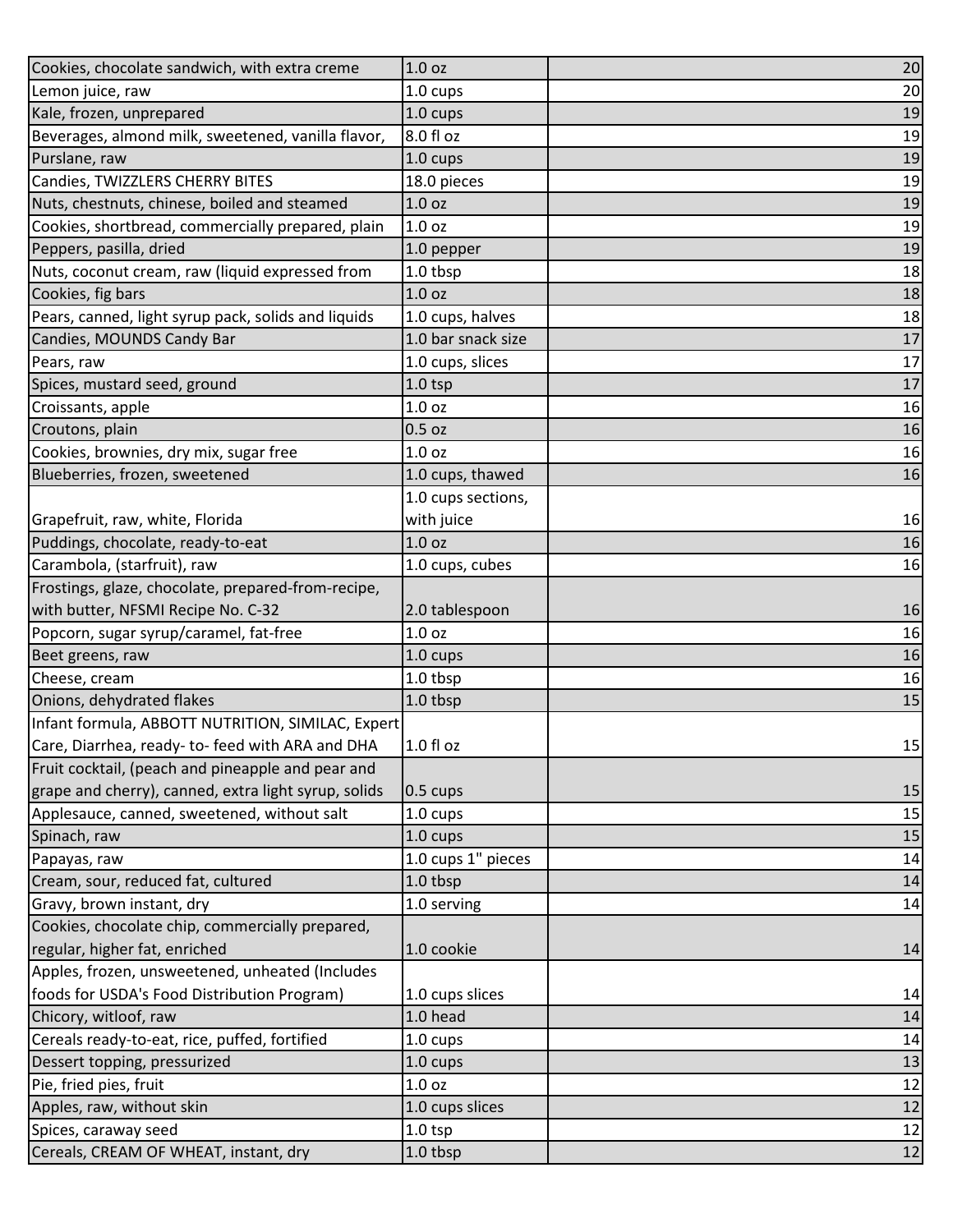| Kanpyo, (dried gourd strips)                          | 1.0 strip            | 12               |
|-------------------------------------------------------|----------------------|------------------|
| Alcoholic beverage, pina colada, canned               | 1.0 fl oz            | 12               |
| Kale, raw                                             | 1.0 cups             | 12               |
| Cookies, sugar wafer, with creme filling, sugar free  | 1.0 <sub>oz</sub>    | 11               |
| Nabisco, Nabisco Oreo Crunchies, Cookie Crumb         | 1.0 serving          | 11               |
| Infant formula, ABBOTT NUTRITION, SIMILAC, For        |                      |                  |
| Spit Up, ready-to-feed, with ARA and DHA              | $1.0 f$ l oz         | 11               |
| Cranberry sauce, canned, sweetened                    | $1.0 \text{ cups}$   | 11               |
| Soup, onion, canned, condensed                        | 0.5 cups (4 fl oz)   | 11               |
| Carissa, (natal-plum), raw                            | 1.0 cups slices      | 10               |
| Sour dressing, non-butterfat, cultured, filled cream- | 1.0 tbsp             | 10               |
| Bread, stuffing, cornbread, dry mix, prepared         | 1.0 <sub>oz</sub>    | 10               |
| Cream substitute, liquid, with lauric acid oil and    | 1.0 container,       |                  |
| sodium caseinate                                      | individual           | 10               |
| Spices, anise seed                                    | 1.0 tsp, whole       | $\boldsymbol{9}$ |
| Snacks, KELLOGG, KELLOGG'S RICE KRISPIES TREATS       | 1.0 serving          | $\mathsf 9$      |
| Grapes, american type (slip skin), raw                | $1.0 \text{ cups}$   | $\boldsymbol{9}$ |
| Cream, sour, cultured                                 | 1.0 tbsp             | $\overline{9}$   |
| Nabisco, Nabisco Ritz Crackers                        | 1.0 cracker          | $\boldsymbol{9}$ |
| Spices, turmeric, ground                              | $1.0$ tsp            | $\mathsf 9$      |
|                                                       | 1.0 large (2-1/2"    |                  |
| Figs, raw                                             | dia)                 | $\boldsymbol{9}$ |
| Salad dressing, mayonnaise, imitation, milk cream     | 1.0 tablespoon       | $\mathsf 9$      |
| Pie, cherry, commercially prepared                    | 1.0 <sub>oz</sub>    | $\bf 8$          |
| Infant formula, GERBER, GOOD START 2, PROTECT         |                      |                  |
| PLUS, ready-to-feed                                   | 1.0 fl oz            | $\bf 8$          |
|                                                       |                      |                  |
| Gourd, white-flowered (calabash), raw                 | 0.5 cups (1" pieces) | 8                |
| Beverages, Propel Zero, fruit-flavored, non-          | $1.0 f$ l oz         | $\overline{7}$   |
| Spices, curry powder                                  | $1.0$ tsp            | $\boldsymbol{7}$ |
| Endive, raw                                           | 0.5 cups, chopped    | $\overline{7}$   |
| Chicken, broilers or fryers, separable fat, raw       | 1.0 tbsp             | $\overline{7}$   |
| Soup, chicken broth or bouillon, dry                  | 1.0 cube             | $\overline{7}$   |
| Pie, blueberry, commercially prepared                 | 1.0 <sub>oz</sub>    | $\overline{7}$   |
| Snacks, fruit leather, rolls                          | 1.0 large            | $\overline{7}$   |
| Salad dressing, russian dressing, low calorie         | 1.0 tablespoon       | $\boldsymbol{6}$ |
| Salad dressing, sesame seed dressing, regular         | 1.0 tablespoon       | $\boldsymbol{6}$ |
| Alcoholic beverage, wine, table, white                | 1.0 fl oz            | 5                |
| Alcoholic beverage, wine, table, white, Chardonnay    | 1.0 fl oz            | 5                |
| Beverages, coffee, instant, decaffeinated, powder     | 1.0 tsp rounded      | 5                |
| Tamarind nectar, canned                               | 1.0 cups             | 5                |
| Egg, white, raw, fresh                                | 1.0 large            | $\mathsf S$      |
| Spices, nutmeg, ground                                | $1.0$ tsp            | 5                |
|                                                       | 1.0 package (3.12    |                  |
| Puddings, banana, dry mix, regular, with added oil    | oz)                  | 4                |
| Salad dressing, KRAFT Mayo Fat Free Mayonnaise        | 1.0 tbsp             | $\overline{a}$   |
| Onions, frozen, whole, cooked, boiled, drained,       | 1.0 cups             | $\pmb{4}$        |
| Nuts, coconut cream, canned, sweetened                | 1.0 tbsp             | $\overline{a}$   |
| Salad dressing, mayonnaise, soybean and safflower     | 1.0 tablespoon       | $\pmb{4}$        |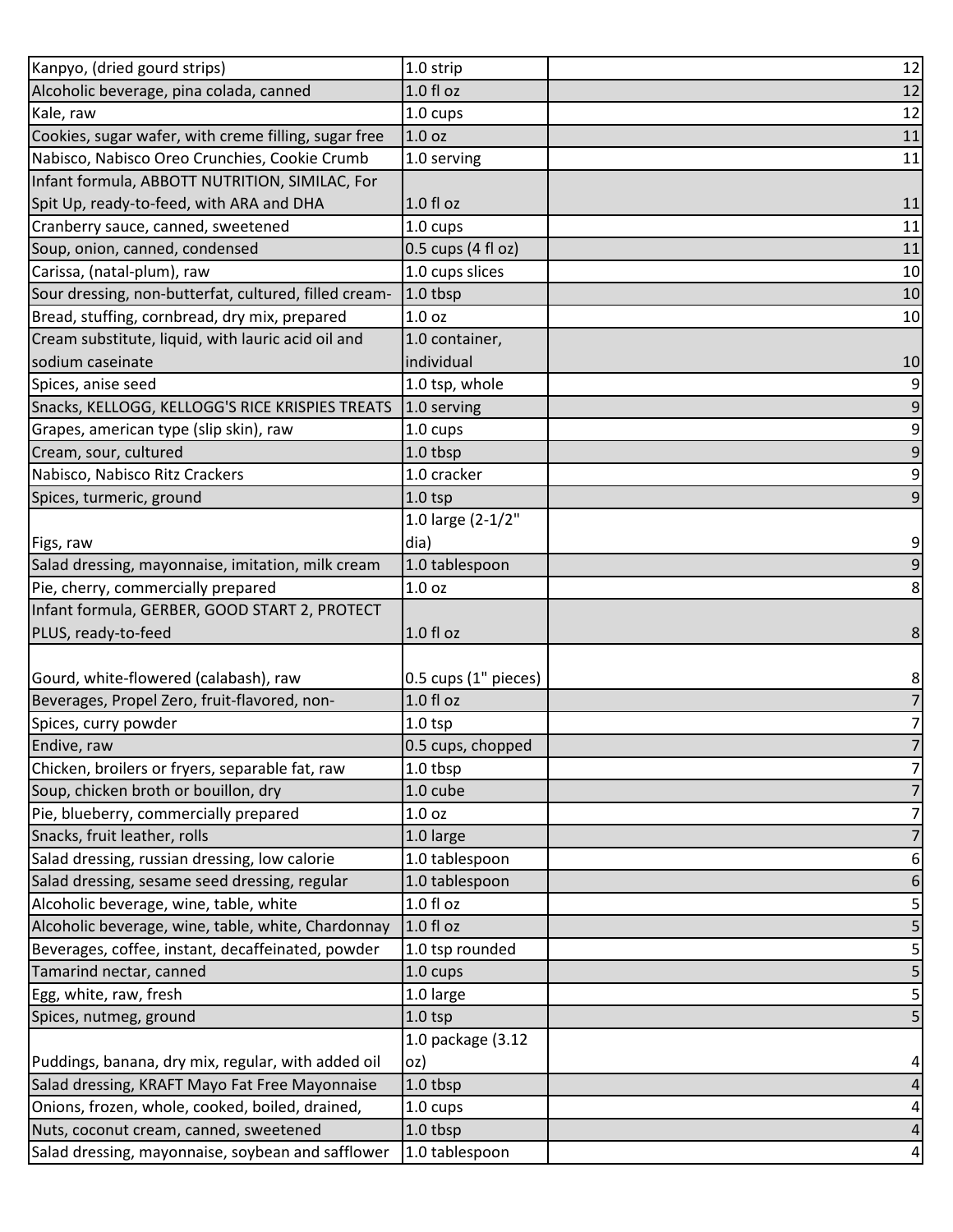| Candies, caramels, chocolate-flavor roll                             | 1.0 piece                      | $\overline{4}$          |
|----------------------------------------------------------------------|--------------------------------|-------------------------|
|                                                                      |                                |                         |
| Puddings, tapioca, dry mix, with no added salt                       | 1.0 package $(3.5 \text{ oz})$ | 4                       |
| Longans, dried                                                       | 1.0 fruit                      | $\overline{\mathbf{3}}$ |
| Beverages, carbonated, reduced sugar, cola,                          |                                |                         |
| contains caffeine and sweeteners                                     | $1.0 f$ l oz                   | $\mathbf{3}$            |
| Alcoholic beverage, beer, light, BUD LIGHT                           | $1.0 f$ l oz                   | $\overline{3}$          |
| Cowpeas, leafy tips, raw                                             | 1.0 cups, chopped              | $\overline{\mathbf{3}}$ |
| Alcoholic beverage, tequila sunrise, canned                          | $1.0 f$ l oz                   | $\overline{3}$          |
| Spices, ginger, ground                                               | $1.0$ tsp                      | $\vert$ 3               |
| Beverages, coffee substitute, cereal grain beverage,                 |                                |                         |
| prepared with water                                                  | 1.0 fl oz                      | $\mathsf{3}$            |
| Salad dressing, mayonnaise, regular                                  | 1.0 tbsp                       | $\frac{a}{3}$           |
| Onions, frozen, chopped, cooked, boiled, drained,                    | 1.0 tbsp chopped               |                         |
| Tree fern, cooked, without salt                                      | 0.5 cups, chopped              | $\vert$ 3               |
| Beverages, carbonated, low calorie, cola or pepper-                  |                                |                         |
| type, with aspartame, contains caffeine                              | $1.0 f$ l oz                   | 3 <sup>1</sup>          |
|                                                                      | 1.0 package (3.12              |                         |
| Puddings, vanilla, dry mix, regular, with added oil                  | oz)                            | 3                       |
| Puddings, lemon, dry mix, regular, with added oil,                   |                                |                         |
| potassium, sodium                                                    | 1.0 package (3 oz)             | $\mathsf{3}$            |
| Papaya, canned, heavy syrup, drained                                 | 1.0 piece                      | $\mathbf{2}$            |
| Salad dressing, thousand island dressing, reduced fat 1.0 tablespoon |                                | $\overline{2}$          |
| Alcoholic beverage, liqueur, coffee, 63 proof                        | 1.0 fl oz                      | $\mathbf{2}$            |
| Spices, thyme, dried                                                 | 1.0 tsp, leaves                | $\overline{2}$          |
| Candies, MARS SNACKFOOD US, STARBURST Fruit                          | 1.0 serving fun size           |                         |
| Chews, Original fruits                                               | (8 chews)                      | $\overline{a}$          |
| Spices, savory, ground                                               | 1.0 <sub>tsp</sub>             | $\overline{2}$          |
| Beverages, Whiskey sour mix, bottled                                 | 1.0 fl oz                      | $\overline{2}$          |
| Whiskey sour mix, bottled, with added potassium                      | 1.0 fl oz                      | $\overline{2}$          |
| Salad dressing, mayonnaise type, regular, with salt                  | 1.0 tbsp                       | $\overline{2}$          |
| Spices, tarragon, dried                                              | 1.0 tsp, leaves                | $\overline{2}$          |
| Spices, mace, ground                                                 | $1.0$ tsp                      | $\overline{a}$          |
| Alcoholic beverage, whiskey sour, canned                             | $1.0 f$ l oz                   | $\overline{2}$          |
| Spices, marjoram, dried                                              | $1.0$ tsp                      | $\mathbf{2}$            |
| Beverages, tea, instant, unsweetened, powder                         | 1.0 serving 1 tsp              | $\overline{2}$          |
| Spices, cinnamon, ground                                             | $1.0$ tsp                      | $\mathbf{2}$            |
| Beverages, cranberry-apricot juice drink, bottled                    | 1.0 fl oz                      | $\overline{2}$          |
| Grapes, muscadine, raw                                               | 1.0 grape                      | $\mathbf{1}$            |
| Margarine-like, margarine-butter blend, soybean oil 1.0 tbsp         |                                | $\mathbf 1$             |
| Orange peel, raw                                                     | 1.0 tbsp                       | $\mathbf{1}$            |
| Beverages, cranberry-grape juice drink, bottled                      | 1.0 fl oz                      | $\mathbf 1$             |
|                                                                      | 1.0 pat (1" sq, 1/3"           |                         |
| Butter, salted                                                       | high)                          | 1                       |
| Candies, YORK BITES                                                  | 15.0 pieces                    | $\mathbf 1$             |
| Arugula, raw                                                         | 1.0 leaf                       | $\mathbf{1}$            |
| Sesbania flower, raw                                                 | 1.0 flower                     | $\mathbf 1$             |
| Flan, caramel custard, dry mix                                       | 1.0 package $(3 oz)$           | $\mathbf{1}$            |
| Ginger root, raw                                                     | $1.0$ tsp                      | $1\vert$                |